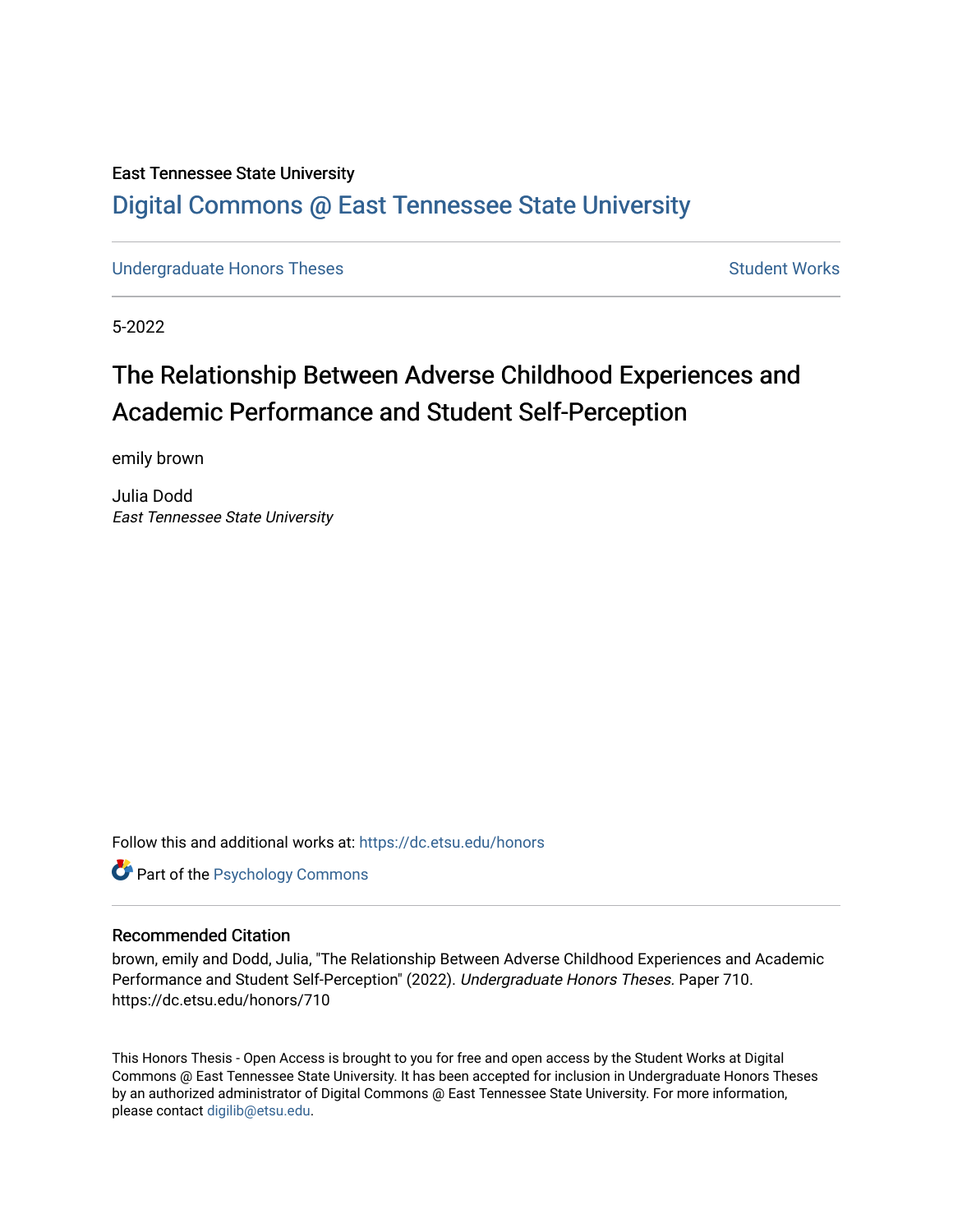The Relationship Between Adverse Childhood Experiences and Academic Performance and

Student Self-Perception

By

Emily Taylor Brown

An Undergraduate Thesis Submitted in Partial Fulfillment

of the Requirements for the

University Honors Scholars Program

East Tennessee State University

Emily Brown 4/14/2022

\_\_\_\_\_\_\_\_\_\_\_\_\_\_\_\_\_\_\_\_\_\_\_\_\_\_\_\_\_\_\_\_\_\_\_\_\_\_\_\_\_\_\_

Emily Brown Date

 $\sim$  fulla Locio

Dr. Julia Dodd, Thesis Mentor Date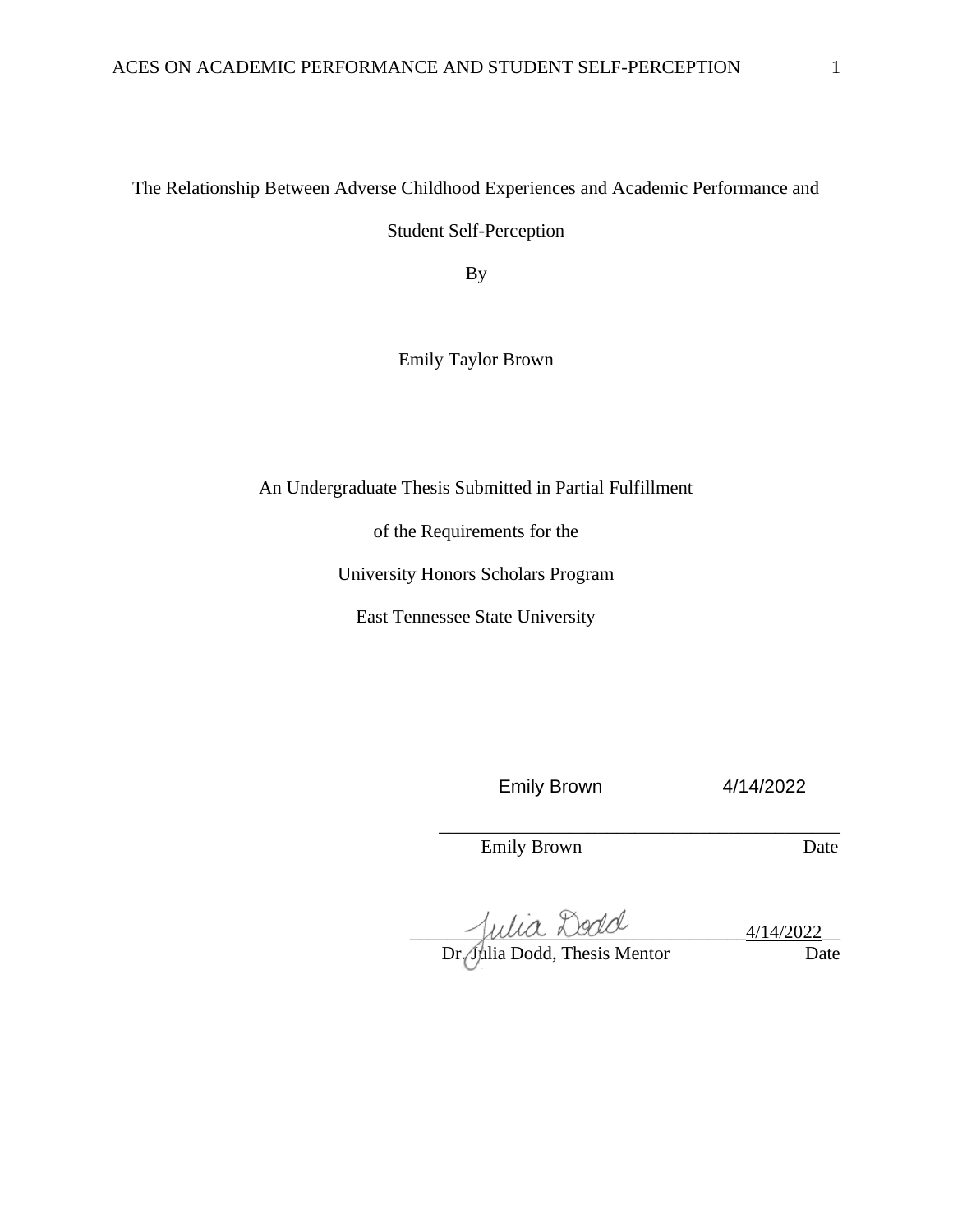#### **Abstract**

Researchers have explored the effects of Adverse Childhood Experiences (ACEs) on academic performance from elementary years to young adulthood. In this study, we explored the relationship between ACEs and academic performance in high school and academic student selfperception, and the further role that community or high school extra-curricular involvement may play in this relationship. In this study, we hypothesize that participants with higher ACEs will have poorer academic performance than those with lower ACEs. Secondly, we hypothesize that students with higher ACEs will have a lower academic self-concept than students with lower ACEs. Thirdly, we hypothesize that community or extra-curricular involvement in high school will buffer the effect of ACEs on GPA. Finally, we hypothesize that this extra-curricular involvement will also buffer the effect of ACEs on academic self-concept. Using surveys through the REDCap platform, data was collected from 75 East Tennessee State University students above the age of 18. Using SPSS software, we ran correlations to determine the relationship between ACEs on both GPA and academic self-concept. There was no significant correlation between ACEs and GPA or ACEs and academic self-concept scores. Moderation was conducted through SPSS PROCESS to determine whether total involvement could moderate the effects of ACEs on GPA or academic self-concept. There was no significant moderation in the model predicting GPA. In the model predicting academic self-concept, however, ACEs did emerge as a significant predictor of academic self-concept, although extra-curricular involvement did not. Further, extra-curricular involvement did emerge as a significant moderator, such that the negative relationship between ACEs and academic self-concept was no longer significant at mean or high levels of extra-curricular involvement. In other words, ACE scores only predicted poorer academic self-concept for individuals with low levels of extra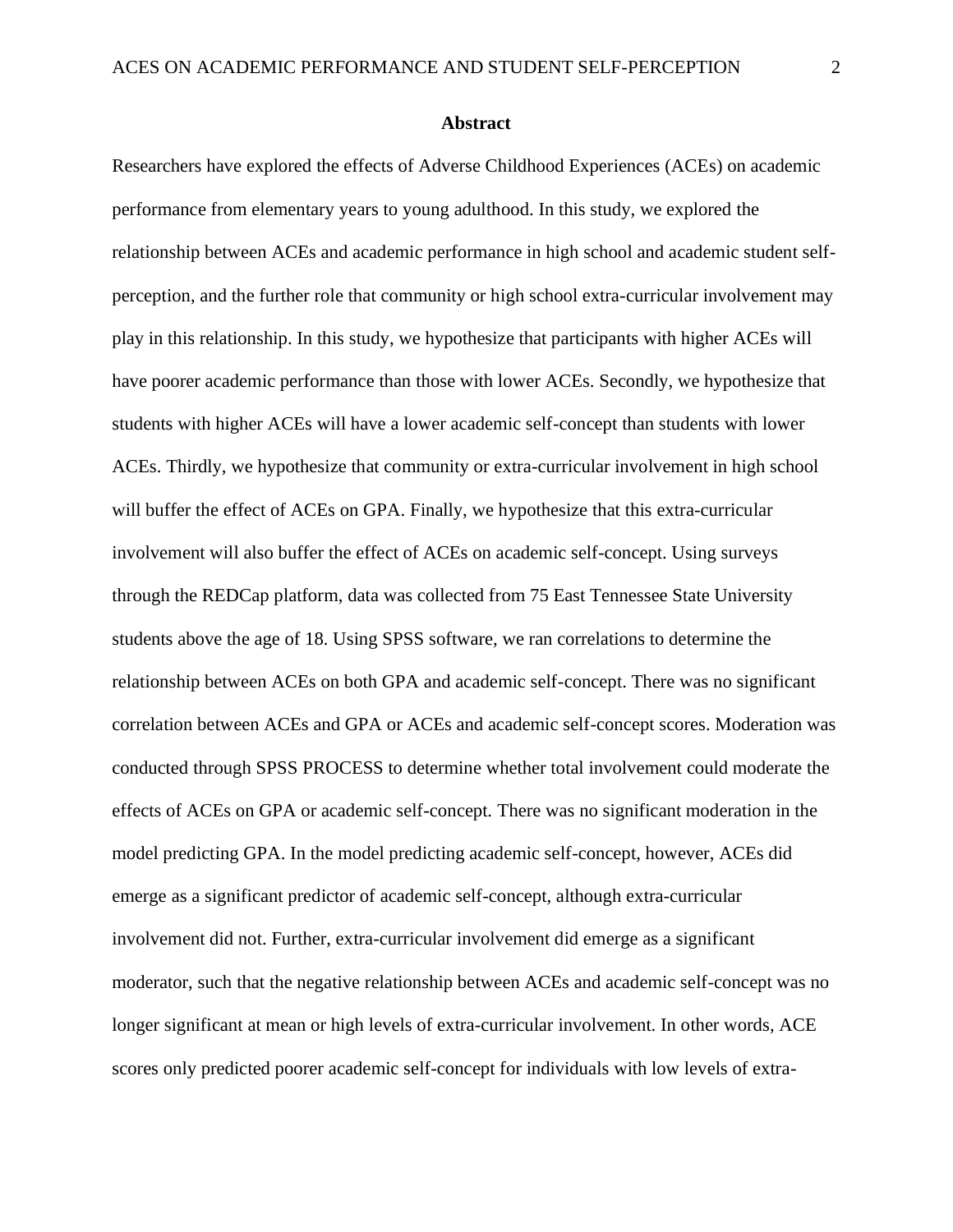curricular involvement. Results and limitations suggest future research on the relationship between ACEs on academic self-confidence and total extra-curricular involvement.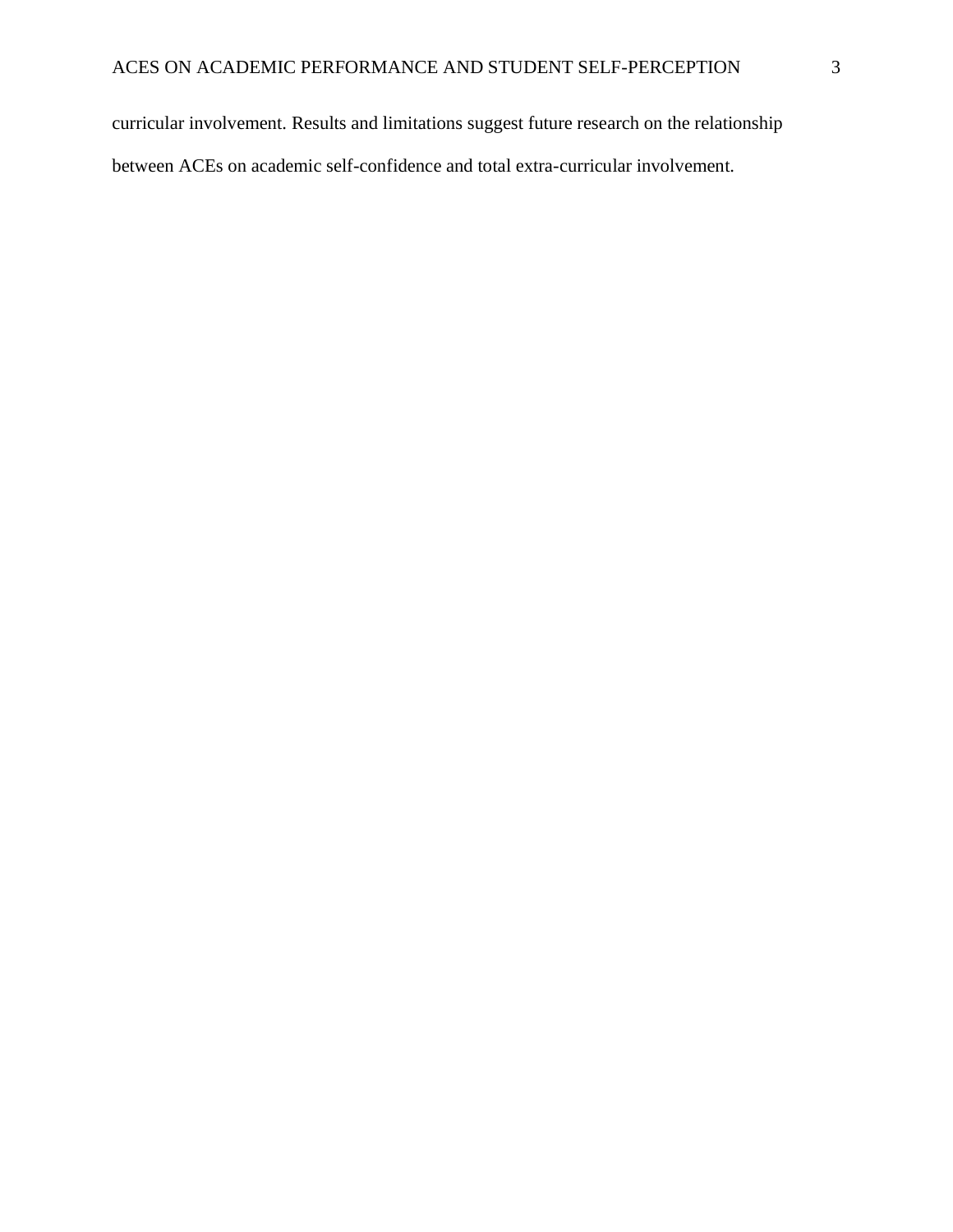#### **Acknowledgements**

I would like to express my greatest appreciation for my thesis advisor, Dr. Julia Dodd. She has provided constant guidance, time, and feedback on this project. This study would not have been possible without her consistency. I would also like to thank graduate student Hope O'Neill for her help and assistance in creation of the study and collecting data. Both Dr. Julia Dodd and Hope have been gracious with their time, energy, and support. I cannot thank them enough for the effort they have poured into myself and this thesis.

I would also like to thank Dr. Karen Kornweibel for supporting me throughout this thesis and my overall undergraduate experience. For four years, Dr. Kornweibel has pushed my University Honors Scholars class to become the best version of themselves academically and emotionally. I would not be where I am today without the knowledge and guidance she has provided us.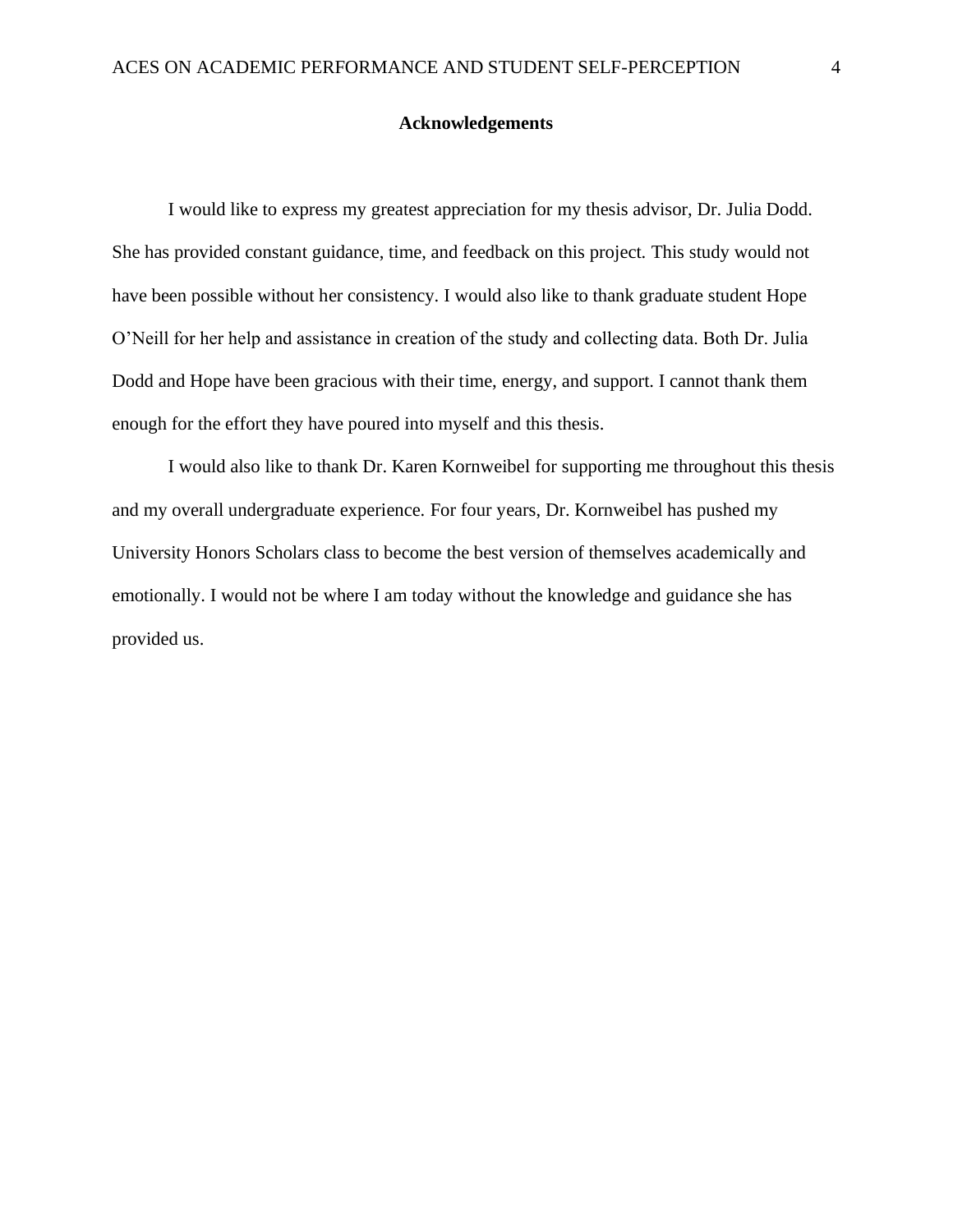#### **Chapter One**

#### **Introduction**

Adverse Childhood Experiences (ACEs) are potentially traumatic events that occur in an individual's life before the age of eighteen (Felitti et al. 1998). These events consist of various traumatic situations including both verbal and physical abuse, sexual trauma, poverty, and parental divorce. Adverse childhood experiences are some of the most studied predictive factors in child psychology. These experiences are often theorized to have detrimental effects on adult happiness, health, and perseverance (Hughes et. al., 2016). While these factors have been studied regarding adult wellness, there are many gaps in the literature to understand how adverse childhood experiences are related to high-school adolescents.

The purpose of schools is to provide well-rounded educational training to children of all races, ethnicities, sexual orientations, socioeconomic statuses, and more, while also maintaining themselves as a safe space for everyone. Each high school in the United States is expected to meet certain educational standards to prepare its students with certain knowledge and skills so that they are able to successfully enter the workforce or academic college courses, and to ultimately become well-rounded, contributing members of society (corestandards.org, 2022).

While the COVID-19 pandemic has raised awareness of the importance of socialization in schools for mental health (Scarpetta et. al., 2021), the important relationship between mental health and academic success has received less attention. The United States has seen increasing emphasis on Clinical Mental Health Counselor partnerships with schools in reaction to the effects of COVID-19 (Pincus et. al., 2020), but it is necessary to be proactive when dealing with trauma, of all kinds, in children. This paper serves to understand the relationship between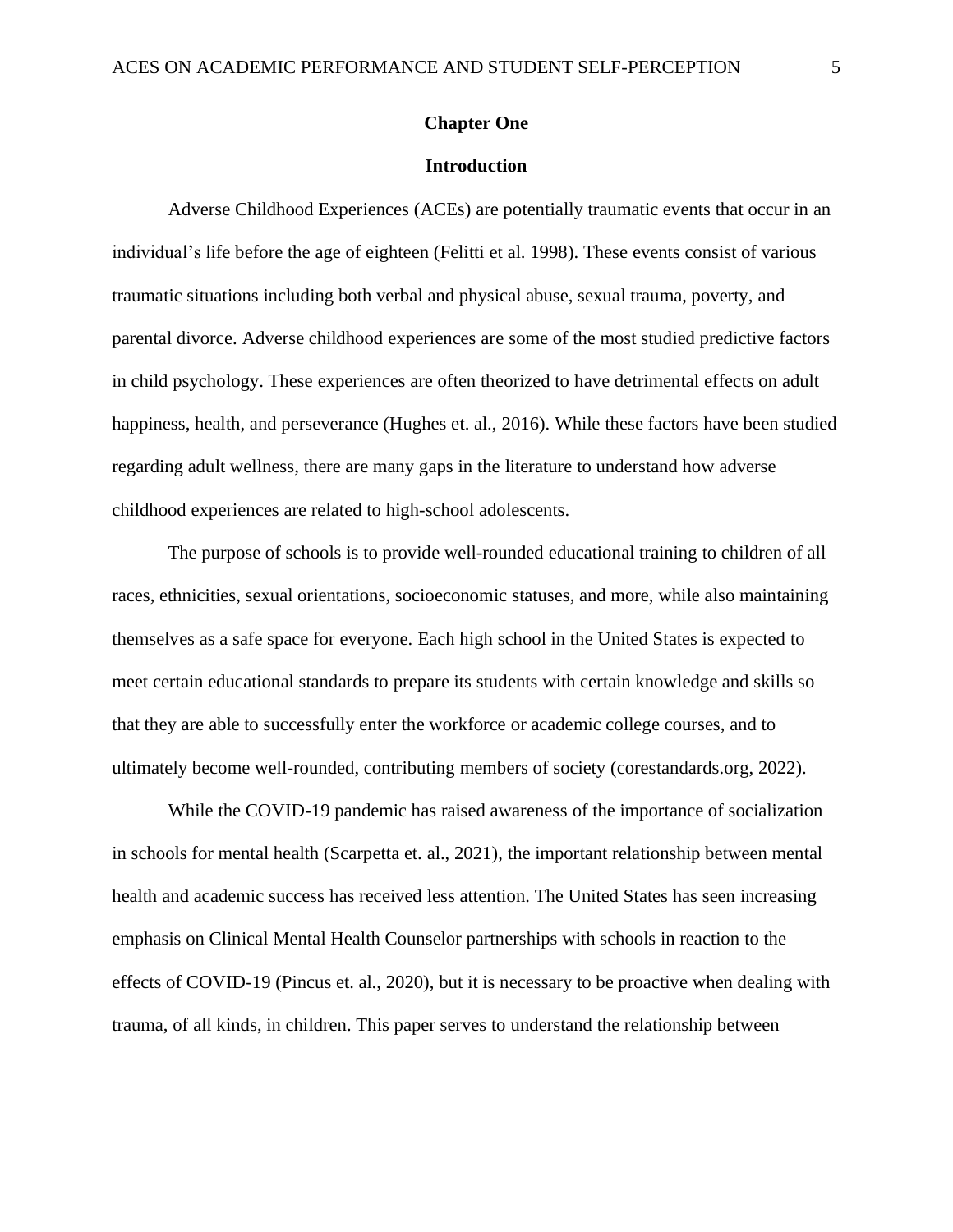childhood trauma and school success to support the trauma-informed teaching lens and promote extra-curricular and community involvement.

As mentioned, high school-aged adolescents are the upcoming leaders of society. Throughout their schooling, however, high schoolers are subject to many social pressures and stressful situations. Literature has studied these stressors, such as underage alcohol abuse, sexual trauma, parental negligence, and more (Crouch, 2018). These stressors may affect school performance, relationships, community involvement, and subsequently one's ability to receive financial scholarships to attend college (Hardcastle, 2018). Understanding how ACEs can affect adolescent academic success is crucial to understanding what support is needed in schools. This support could entail mentor-student programs, a diverse selection of extra-curricular activities, more community outreach programs, and more.

Furthermore, ACEs may affect the way an adolescent views their academic experience. The role of academic self-concept impacts how a student will perceive and evaluate their academic abilities (Marsh & Rhonda, 2002). Having a positive academic self-concept is foundational to a student's academic success. Students with a high academic self-concept exhibit better academic performance and resilience, whereas students with a lower academic selfconcept have a more difficult time overcoming academic obstacles (Zarecki, 2020). Taken together, results of these previous studies suggest that adolescent student self-perception can affect the amount of work students are motivated to put into their education, their future career goals, and their overall success.

Research on ACEs regularly highlights the term "resilience". Resilience is the ability to successfully adapt and persevere when faced with stressors or adversity (Sisto et. al., 2019). Previous research has identified that resiliency can be formed through strong relationships with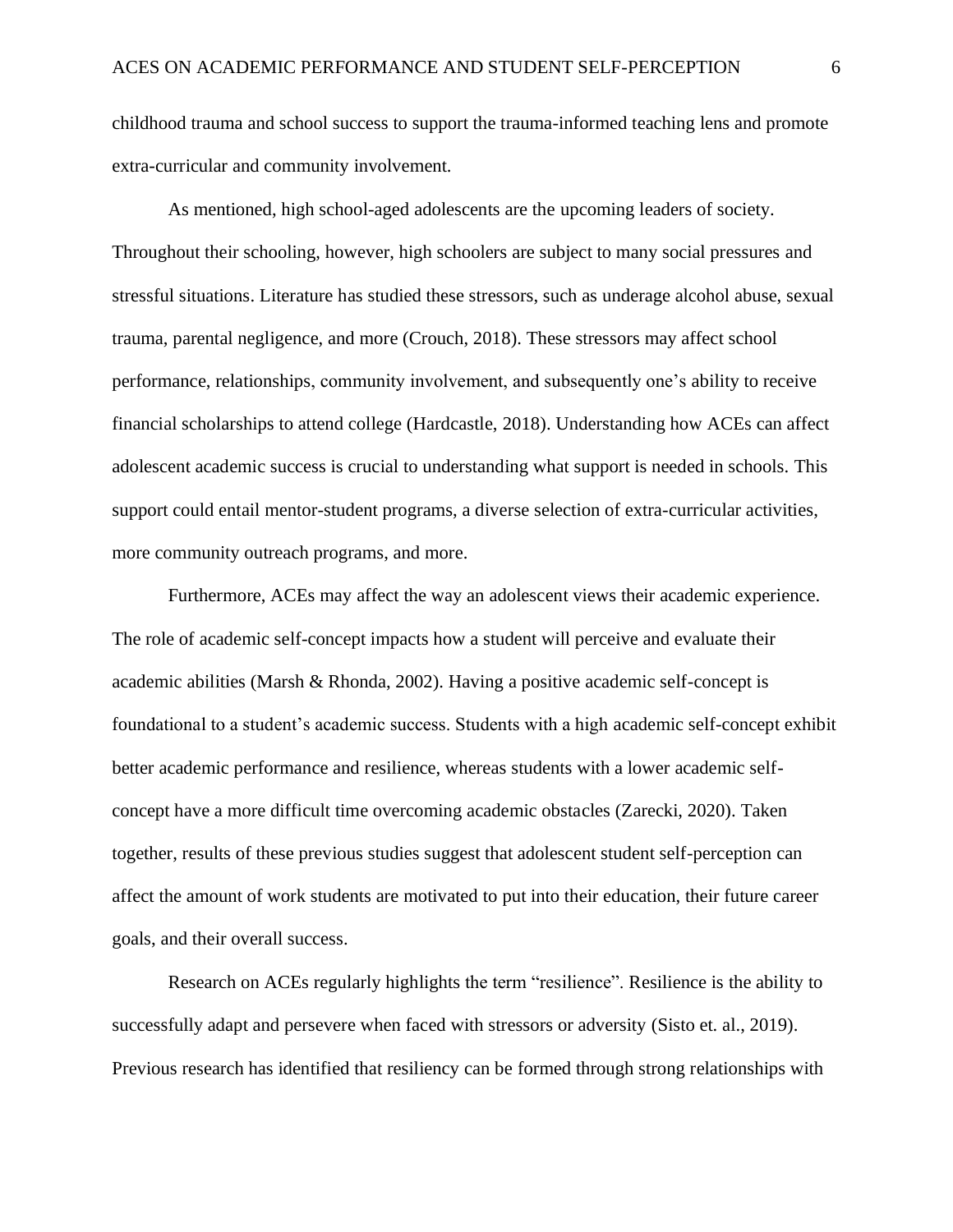parents, guardians, teachers, or mentors (Southwick et. al., 2010). Resilience can also be cultivated in other ways, too, including through inclusion in supportive communities, schools, sports teams, and other group-based activities (Kellar,2019). Understanding whether resilience can be sparked in high school students through involvement in community or school extracurricular activities can help shape the way schools utilize a trauma-informed framework.

The goal of this study is to understand the relationship between Adverse Childhood Experiences and student self-perception, as well as academic performance. This was studied using a survey given to East Tennessee State University students over the age of eighteen. The hypotheses guiding this study are:

H1: Students with higher ACE scores will have poorer academic performance, as measured by high school GPA, than those with lower ACE scores.

H2: Students with higher ACE scores will have a lower academic self-concept than students with lower ACE scores.

H3: Extra-curricular involvement in high school or the community will buffer the effect of ACEs on GPA, such that there will be a weaker relationship between ACEs and GPA for students with more extra-curricular involvement.

H4: Extra-curricular involvement in high school or the community will buffer the effect of ACEs on academic self-concept, such that there will be a weaker relationship between ACEs and academic self-concept for students with more extra-curricular involvement.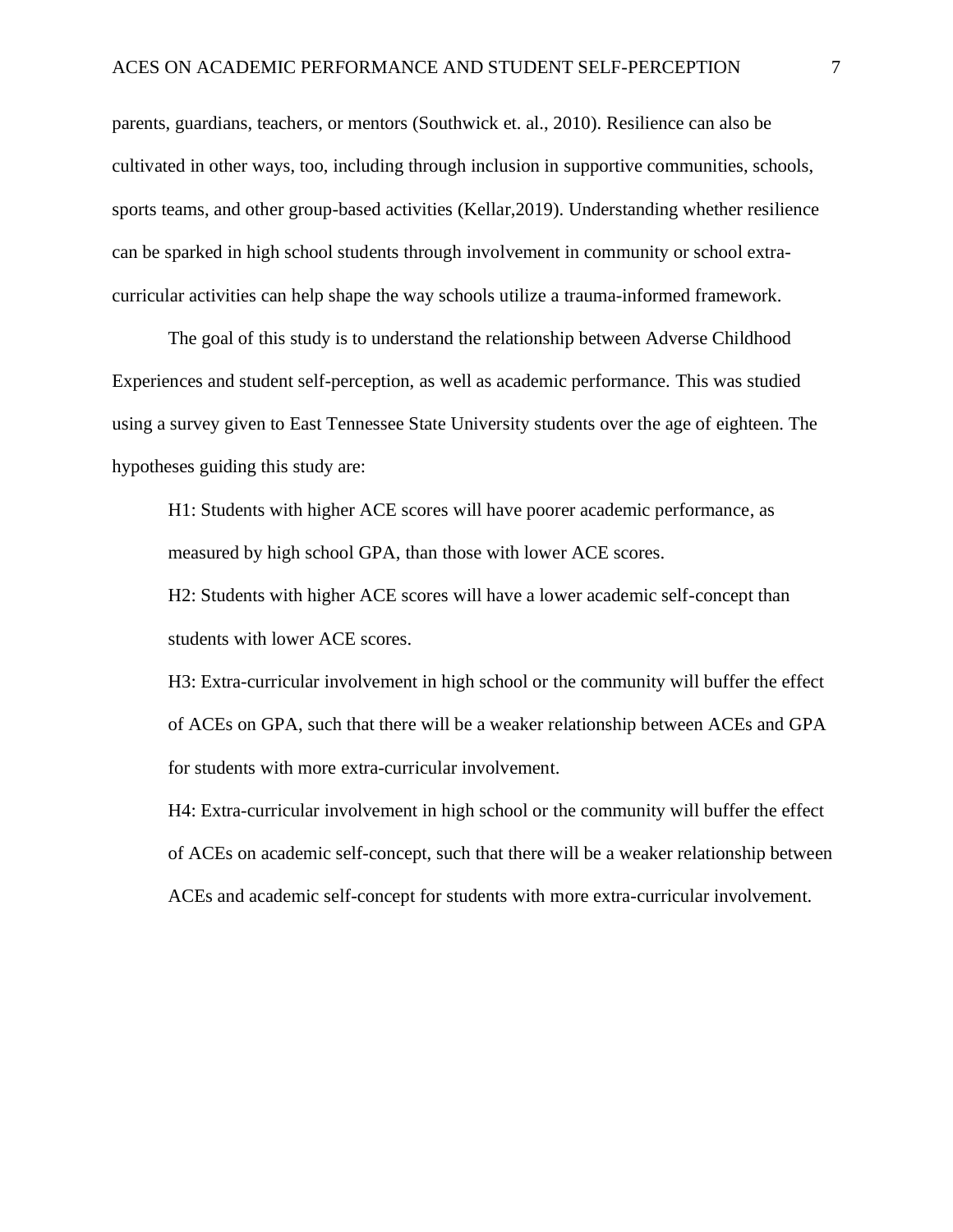#### **Chapter Two**

#### **Literature Review**

This study seeks to understand the relationship between ACEs and high-school academic performance as well as student self-perception. Additionally, this study will explore whether high school extracurriculars or community involvement moderates the effects of ACEs on these outcomes. Additional factors that will be controlled for are race, ethnicity, socioeconomic status, sexual orientation, and gender identity. The foundational research in this literature review will therefore be focused on previous studies concerning ACEs in school-aged learners, different covariate groups, and extra-curricular based resilience.

#### **ACEs and Academic Achievement**

Adverse Childhood Experiences have been found to correlate with academic achievement in elementary school-aged learners, such that a higher ACEs score was associated with greater rates of academic failure, attendance problems, and behavioral issues (Blodgett & Lanigan, 2018). Contextually, this association is unsurprising, for a student who is deemed at-risk for childhood trauma may not be able to give full attention or dedication to standardized testing, homework completion, or socially accepted behavior regulation. Research also provides insight that higher ACE scores correlate with school problems in more than one area. These areas include but are not limited to both attendance and academic failure (Blodgett and Lanigan, 2018).

This correlation in elementary school children raises questions on whether this low academic performance, decreased school attendance, and behavioral management will continue to affect students' school experience in their teenage years. Research further studies how adverse childhood experiences relate to aforementioned absenteeism, behavioral problems, and overall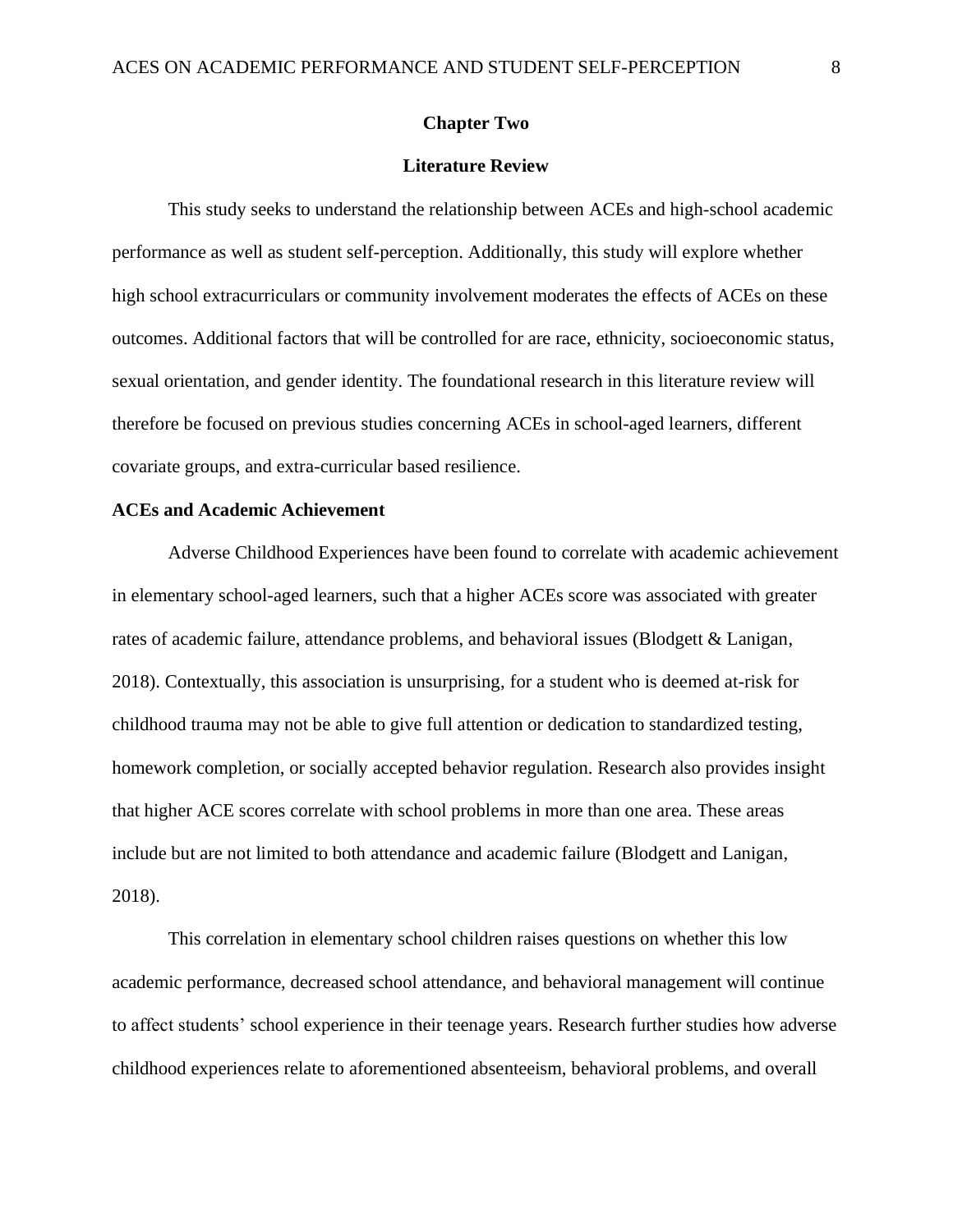academic achievement along with added retention and dropout rates. Studies have found that ACEs do negatively impact the school experience and correlate with low-retention rates and academic performance due to their long-lasting effect on human development (Carlson, 2019). These studies, however, have found that educational staff can serve as guidance and alter the negative effects of ACEs, overall indicating that school systems have the tools necessary to help at-risk children thrive in educational settings (Carlson, 2019).

#### **How Mindset Predicts Success**

Academic self-concept refers to an individual's perception about their level of competency within the academic realm (Ferla et al., 2009). This self-concept is theorized to arise though self-knowledge and evaluation of values through experiences with the interpretation of one's academic environment (Eccles, 2005). In other words, the way a student views their ability to achieve impacts their levels of achievement. Those who view themselves as competent students along with those who enjoy learning will overall have higher performance levels than those who have a lower self-concept (Matovu, 2014). These findings are important when understanding the relationship between adverse childhood experiences and academic performance. Childhood trauma can induce feelings of insecurity and academic confidence is important to academic success (Matovu, 2014).

Research has also investigated the predictors of college success in community colleges throughout the United States. This research has used ACEs as a predictor to understand how they can negatively impact academic achievement in college level courses. What they have found is that ACEs on their own have less effect on college-level achievement than a strong sense of safety and support does (Zarecki, 2020). This sense of safety and support throughout the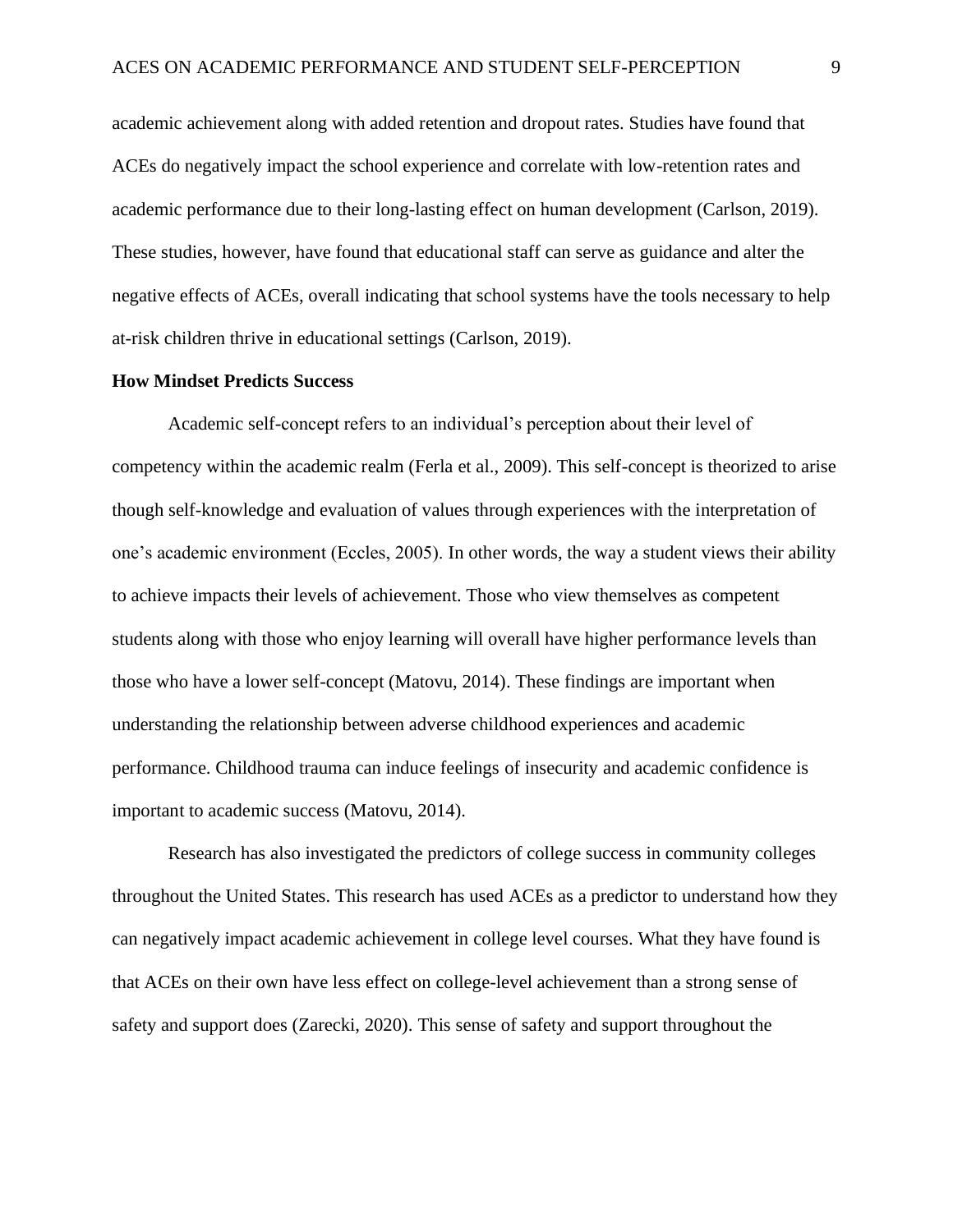individuals' college experience is said to motivate the students to perform academically and increase online class retention rates (Zarecki, 2020).

While these findings do not show ACEs individually affecting college success, they show that the promoters of resiliency such as loving, supportive figures do positively impact the ability to succeed in collegiate experiences (Zarecki, 2020). This finding is important to understanding how a supportive environment can positively alter the trajectory of an individual's experience.

Other literature is mixed on whether ACEs alone decrease academic performance. Multiple studies have found that ACEs are predictors of negative academic performance due to their correlation with a lack of support at home (Nicholson, 2021). These mixed results are why it is necessary to study the true interaction between ACEs and academic performance with other factors such as the academic self-concept scale.

Furthermore, these findings involving the self-concept scale and supportive environments are important to further studies seeking to improve the educational system. Positive mindsets on academic ability will help increase student success in schools just as supportive school environment scan increase retention rates and academic abilities. Knowing how to increase student academic self-concept and bettering the support system inside classrooms can help individuals who suffer from adverse childhood experiences gain confidence and overall academic success.

#### **Extra-curricular Activities Promoting Resiliency**

Previous research has shown that resilience can help mitigate the effects of adverse childhood experiences. Additional research has shown that caregivers or mentors can help promote this resilience (Southwick et. al., 2010), but a gap exists in the literature on other factors that may serve to promote resilience in high schoolers. Specifically, there is some reason to think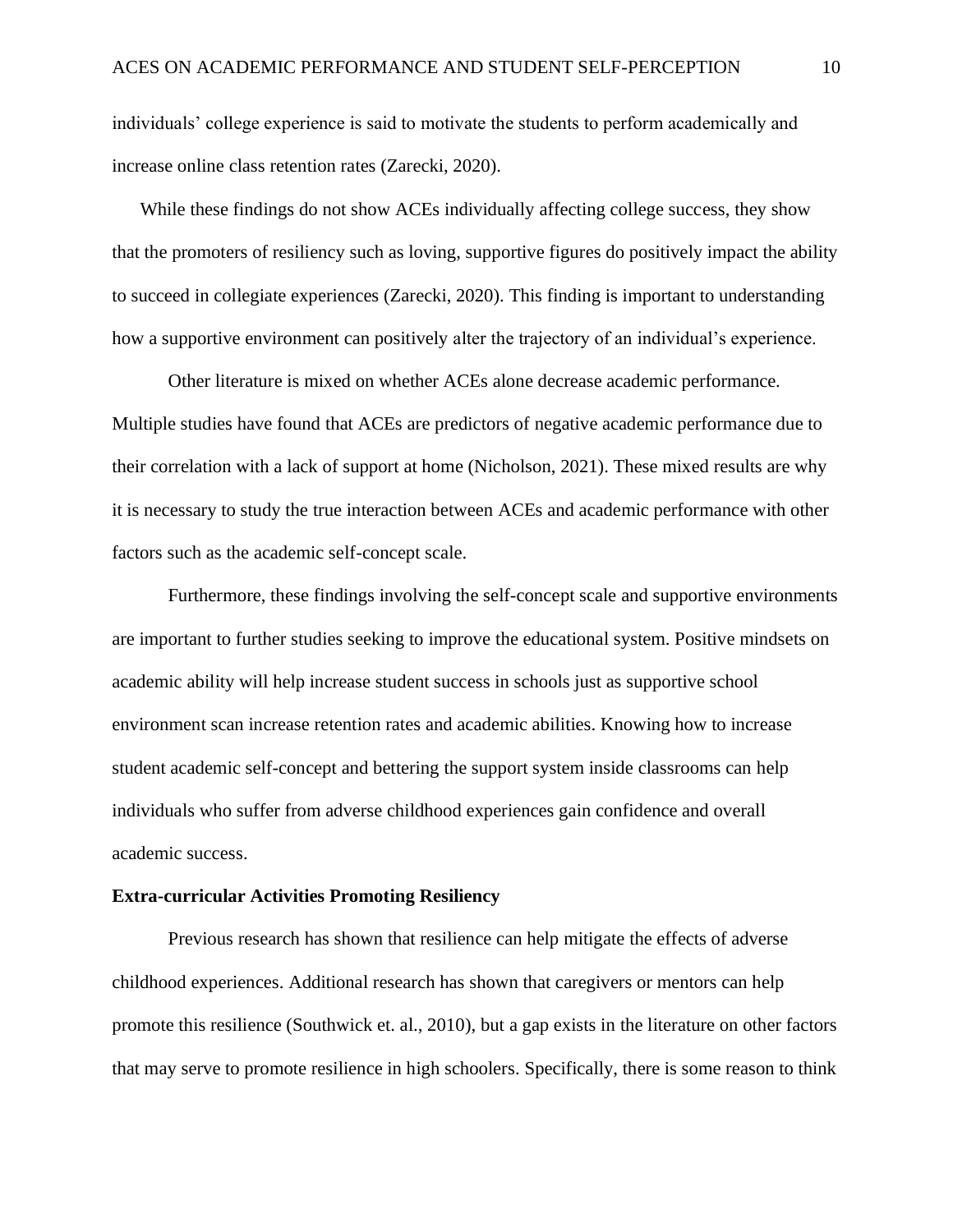that involvement in high school extra-curricular activities or community involvement may be one such factor that promotes resilience in high schoolers with histories of adversity. Involvement in a group or community can increase accountability, interpersonal communication skills, and confidence (Kellar, 2019). Many students rely on their extra-curricular activities to more fully enjoy their student experience (Oweings, 1995), and this leads to the question if involvement in these different organizations can moderate the effects of Adverse Childhood Experiences exposure.

Research involving extra-curricular participation has focused primarily on recreational sports in youth (Norris, 2021). However, studies have also found that young children with high ACE exposure are less likely to be involved in recreational sports (London, et.al, 2021). With these results in mind, researchers have suggested that youth sports should operate within a trauma informed framework to support those individuals with ACEs exposure in sports (London, et.al, 2021). Nevertheless, there is still a lack of specific ways to get those in high-risk homes involved in sports, given that young children are reliant on supportive and active caregivers to get them into these programs.

While this research has served as a great framework for understanding sports-built resilience, it is still necessary to understand how other extra-curricular activities can affect teenage individuals. Most high schools offer free sports participation, service clubs, special interest groups, and other ways to become an involved student. Many communities also offer the same opportunities. Looking at these extra-curricular activities and comparing them in individuals with ACEs exposure can help identify if involvement can promote resilience. If moderation is found, high-schools and local communities can begin using the trauma informed framework within their organizations to better support students with ACEs exposure.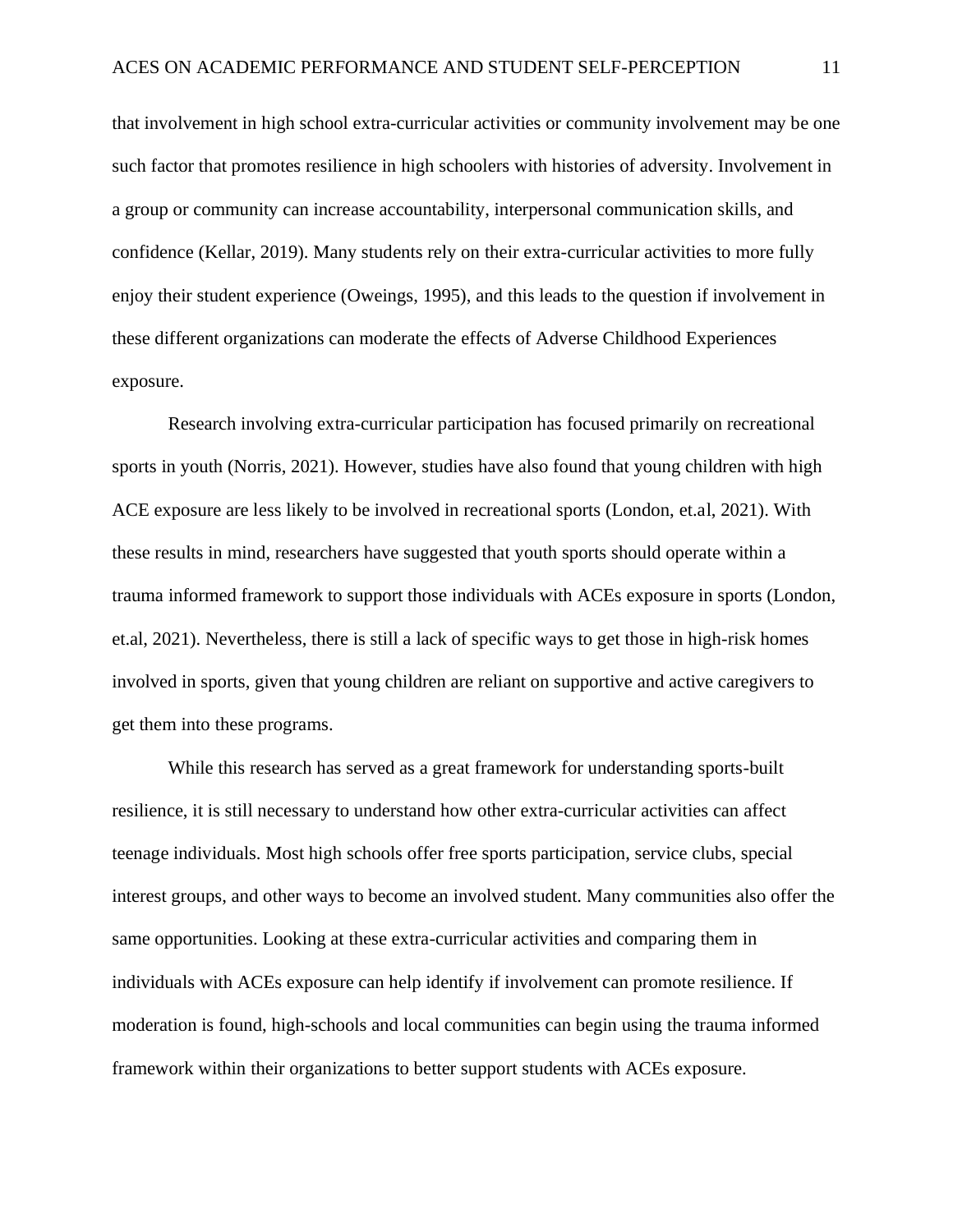#### **The Effect of ACEs on Different Groups**

When considering the effects of ACEs on students, it is important to also consider other demographic factors that might interact with ACEs history to exacerbate negative outcomes. Therefore, in this study we will control for the effects of covariates such as race, family income, gender identity, and sexual orientation in our analyses. Therefore, an increased understanding of how marginalized populations are affected by ACEs exposure is warranted.

#### *ACEs and Race*

Racial group membership has been frequently examined in previous ACEs research (Slack, et. al., 2016). These studies have been prevalent in different public health and social justice related fields. Importantly, a robust body of research shows evidence of racial disparities in terms of adult health (Slack, et. al., 2016). Black individuals are more likely to self-report poor health in their adult life than white individuals (Slack, et.al., 2016). While these disparities are evident throughout different studies, findings have suggested that controlling for ACEs diminishes the disparities between racial groups on health (Slack, et. al., 2016). Relatedly, Black individuals also report higher ACEs exposure than many white individuals (Slack, et. al., 2016).

Since minority groups tend to have higher self-reports of ACEs exposure, one may imagine that they will be more affected in terms of academic performance and student selfperception than white individuals. Therefore, this study will control for the effects of race in statistical analyses in order to better examine the effects of ACEs and academic outcomes independent of the effects of race.

#### *ACEs and Income*

Socioeconomic status is another demographic of interest for many studies. Research has found that those with lower socioeconomic statuses report higher exposure to ACEs than do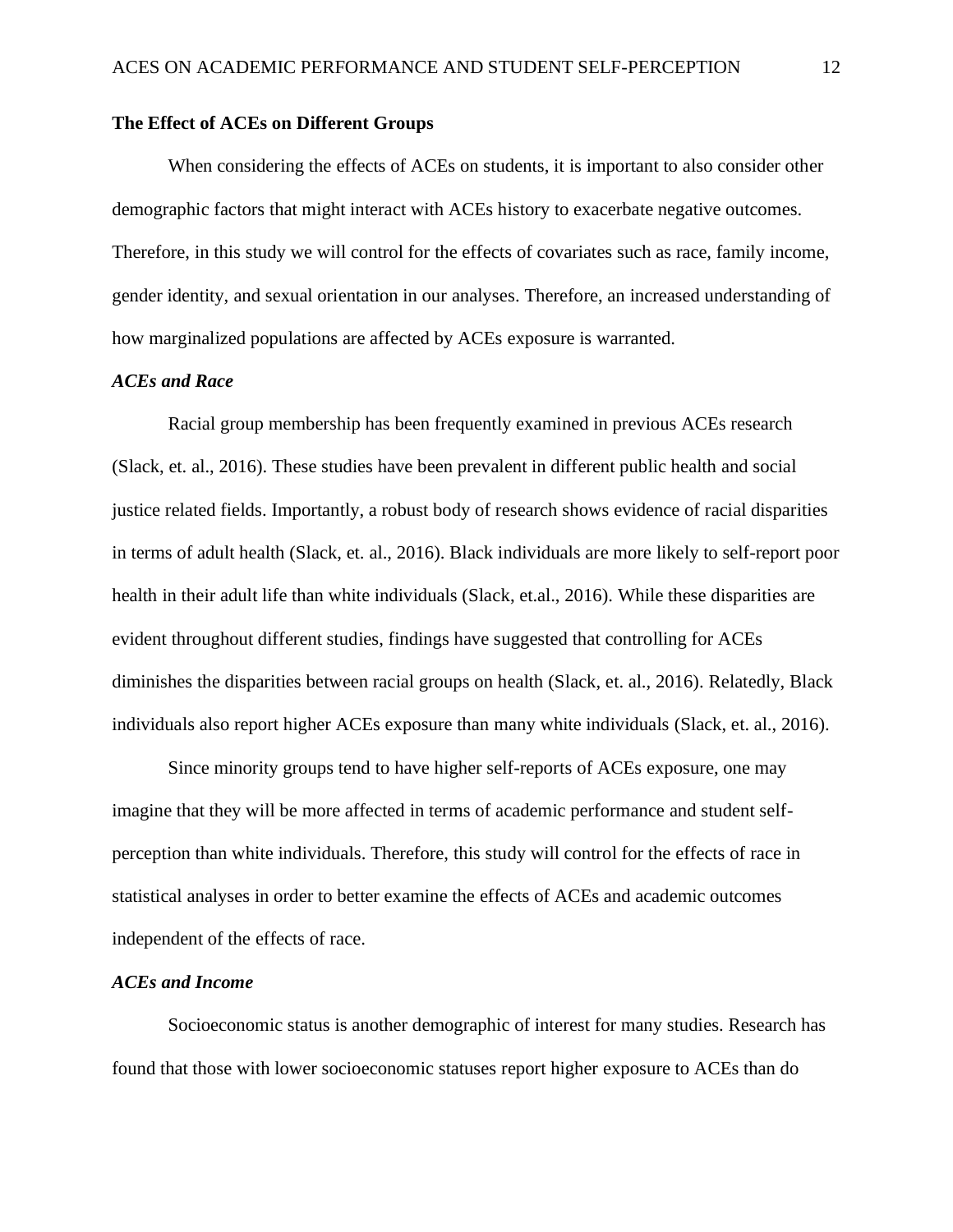those of higher socioeconomic statuses (Slack et.al, 2016). One study correlated this ACE exposure and socioeconomic status to study how individuals in different income groups selfreport their general health (Slack et.al. 2016) This research suggested that those in lower income groups have less access to health care and quality medical attention, thus promoting less wellness in their adult life (Slack et.al., 2016).

This discussion of low-income groups and ACE exposure in combination with the reality of inequitable healthcare raises question on how ACE exposure and income can affect other avenues of their lives. One can hypothesize that those in lower income groups with higher ACE exposure may have less access to quality educational resources, thus affecting their overall academic success and student self-perception. Therefore, income will be another important factor to control for in statistical analyses.

#### *ACEs and Gender Identity*

There has been a gap in literature in understanding the effects of ACEs in transgender and gender nonconforming individuals (Schnarrs et al., 2019). Because of this research gap and recent social movements, researchers have been interested in comparing the effects of ACEs between transgender and cisgender individuals. These recent studies have found that transgender individuals have higher ACEs exposure than cisgender individuals (Schnarrs et al., 2019).

These findings have raised concern on how transgender individuals are being supported in terms of their mental health associated with ACEs. This is evident in many studies. One study found that when compared to cisgender populations, ACEs in transgender participants explained over 17% of the variance in mental health (Schnarrs et al., 2019). This percentage raises concern, for there is a need to understand how these negative mental health outcomes can be prevented. Research has shown that ACEs in transgender populations accounts for both health disparities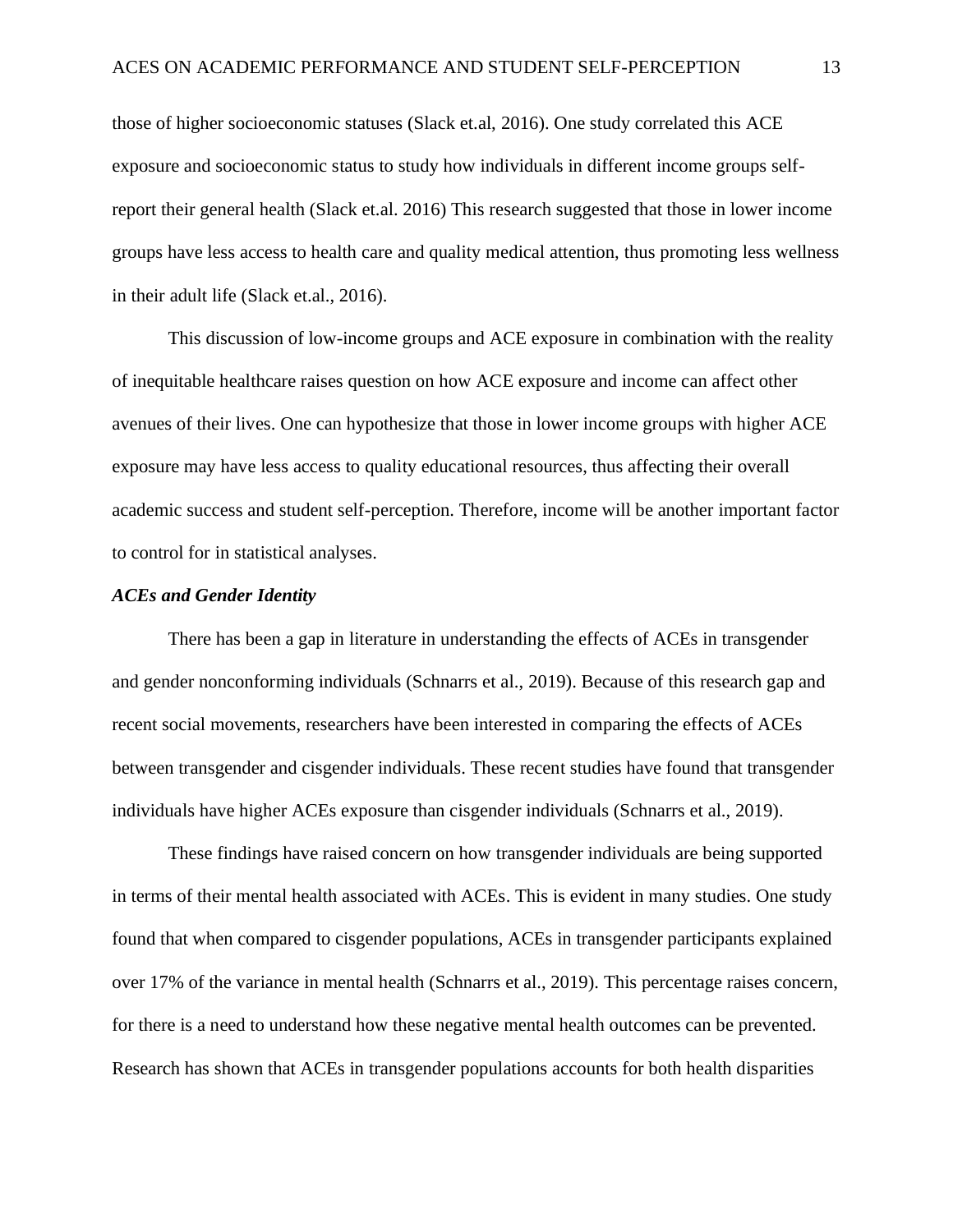and obesity, but there is little research that understands how ACEs can affect their academic performance or self-perception.

Understanding how transgender individuals with ACEs exposure view themselves as students and perform academically can help predict their future success and overall adult wellbeing. Finding this correlation can suggest avenues for future research within this population to understand what support groups or programming needs to be implemented in various school settings. For the current study, however, we will statistically control for the effects of gender identity on academic outcomes, given the likelihood that it may be an influencing factor.

#### *ACEs and Sexual Orientation*

Similar to research regarding adverse childhood experiences and transgender individuals, there has been a gap in literature regarding ACEs and the LGBTQ+ community until recently. While research is being conducted on ACEs in the LGBTQ+ community, the primary focus involves health disparities when compared to heterosexual individuals (Blosnich & Andersen, 2014). This research, however, can help provide insight on the prevalence of experienced trauma that LGBTQ+ individuals face versus heterosexuals.

A study by Blosnich and Andersen surveyed LGBTQ+ individuals on their ACE inventory and mental distress. They found that LGBTQ+ individuals reported higher rates of adverse childhood experiences than their heterosexual peers while also reporting significantly higher levels of mental distress (Blosnich & Andersen, 2014). Their findings have raised concern for the mental health of LGBTQ+ individuals, as this high level of ACEs exposure could be correlated with depression, anxiety, substance abuse, and risk for suicide in their adult lives (Blosnich & Andersen, 2014).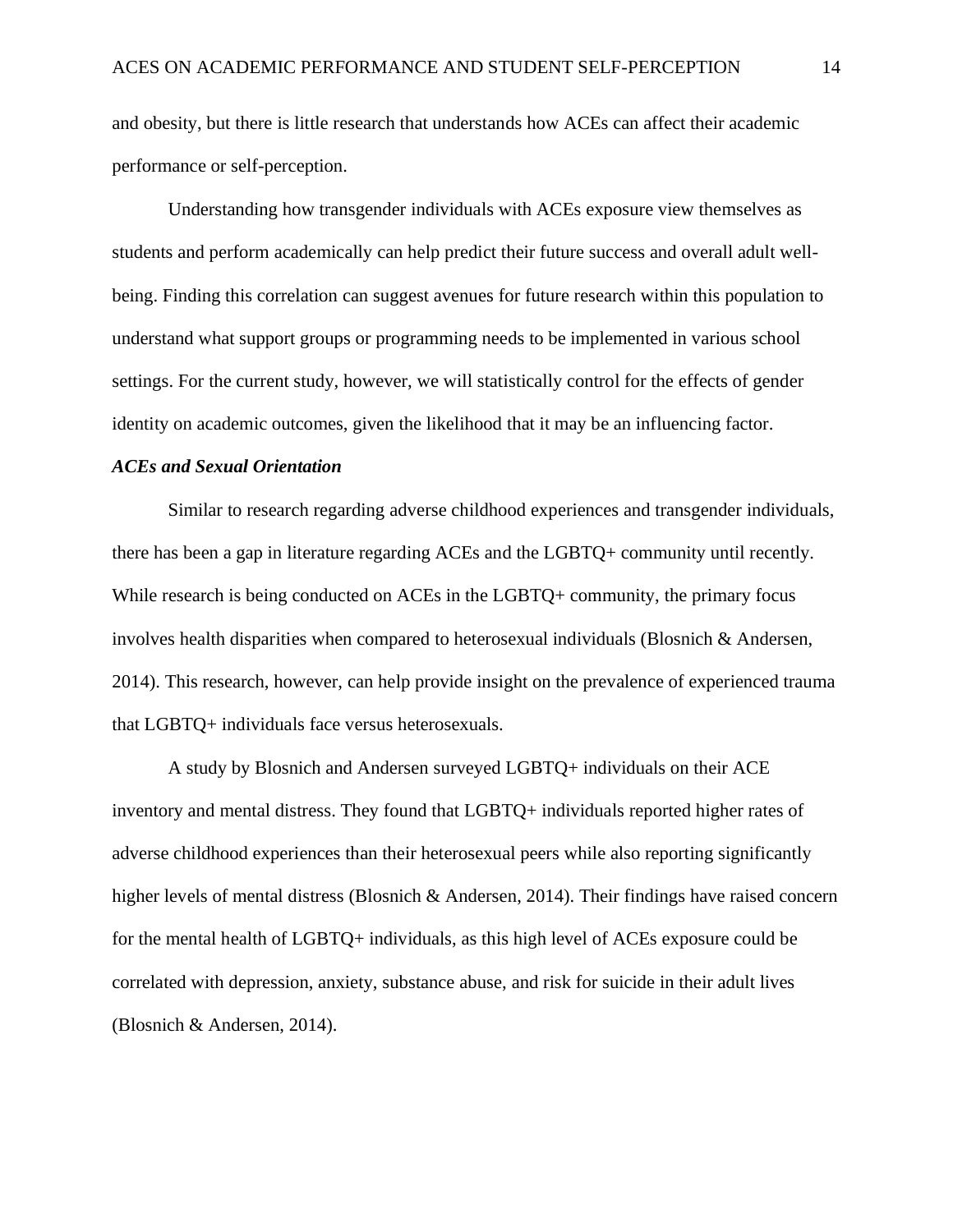Further research needs to be conducted to understand how ACEs affect LGBTQ+ individuals in their adolescent lives and both academic performance and student self-perception. Understanding how LGBTQ+ individuals with ACEs exposure or mental distress view themselves as a student and perform in an academic setting can help school systems provide support to close this gap. Given this emerging area of literature and the potential that sexual orientation has to influence academic outcomes, this will be the final demographic factor that we control for in statistical analyses.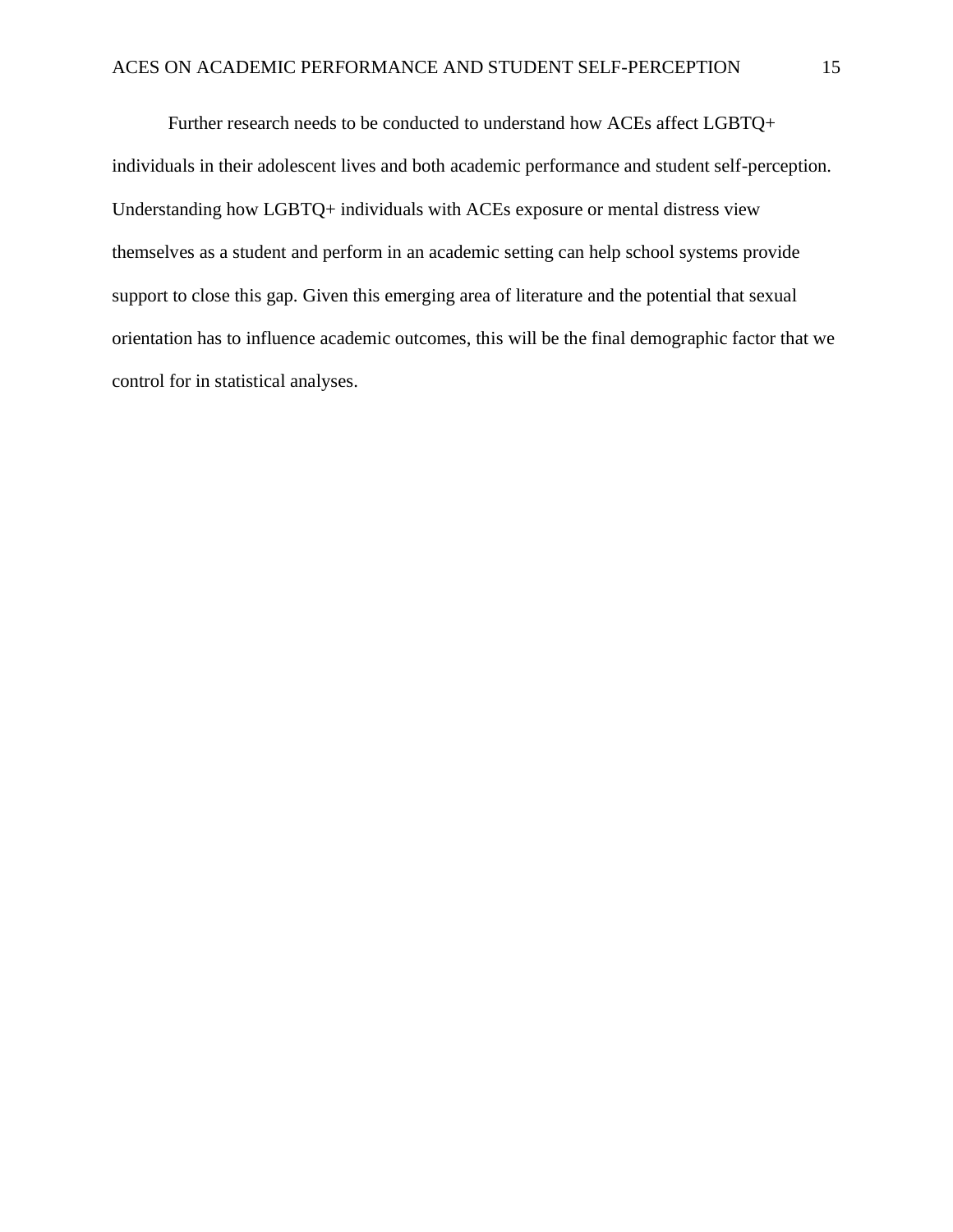#### **Chapter Three**

#### **Methods**

#### **Research Approval**

Before conducting research, study staff completed all the necessary human-subject paperwork to submit to the IRB at East Tennessee State University. The proposed research was granted exempt approval due to the lack of identifying information being asked of the adult participants. After approval, the research team began collecting data.

#### **Participants**

The participants of this study were college students enrolled at East Tennessee State University over the age of eighteen and physically present in the United States. The informed consent document was attached to the beginning of each online survey, and participants had to select "I agree" to provide their consent and continue on to the survey. The only people who received access to the responses were the primary investigator, co-investigator, and research assistant. The participant responses were confidential and anonymous.

#### **Recruitment**

To recruit the participants, the research team marketed the study on different online platforms. The principal investigator utilized the SONA Research System to offer students at East Tennessee State University academic extra credit for completion of the study. The other research team members sent out IRB-approved study advertisements via email to various oncampus student groups offering entry into a lottery drawing for one out of four \$25 Amazon gift cards for completion of the study.

#### **Measures**

#### *Demographics*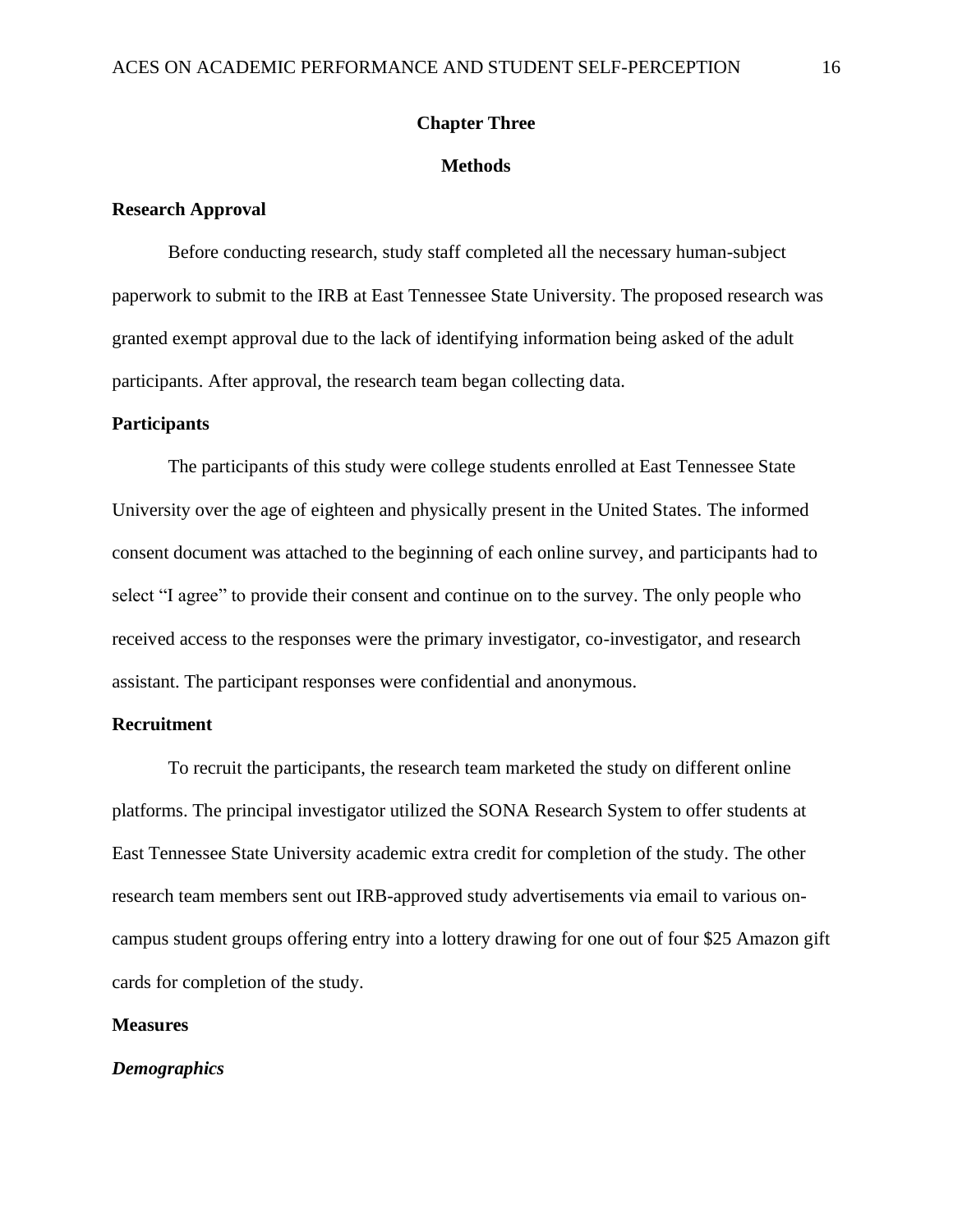Participants were asked demographic questions inquiring about their age, race, ethnicity, gender identity, sexual orientation, and parent education.

#### *Academic Performance*

Participants were asked to report their grade-point-averages in their high-school and college careers.

#### *High School Extra-Curricular Activities*

Participants were asked to report if they were involved in any community or school-based extra-curricular activities throughout their high school careers. Participants who were involved in extra-curricular activities were then prompted to report how many they were involved in on a scale from 1-5+.

#### *Adverse Childhood Experiences*

Participants were asked to respond to the adverse childhood experiences (ACEs) survey (Felitti et al., 1998). This survey included questions surrounding their childhood trauma such as household dysfunction, neglect, and abuse.

#### *Academic Self-Concept Scale*

Participants were asked to complete the Academic Self-Concept scale survey (Marsh & Rhonda, 2002), a measure used to evaluate how individuals view themselves as a student. This instrument consists of 40 questions that inquire about an individual's academic motivation, enjoyment, and confidence.

#### **Procedures**

Data was gathered via an online survey platform, ETSU REDCap. The survey consisted of four different sections. The first section asked demographic questions including their age, race, gender identity, sexual orientation, socioeconomic status, and if they were a first-generation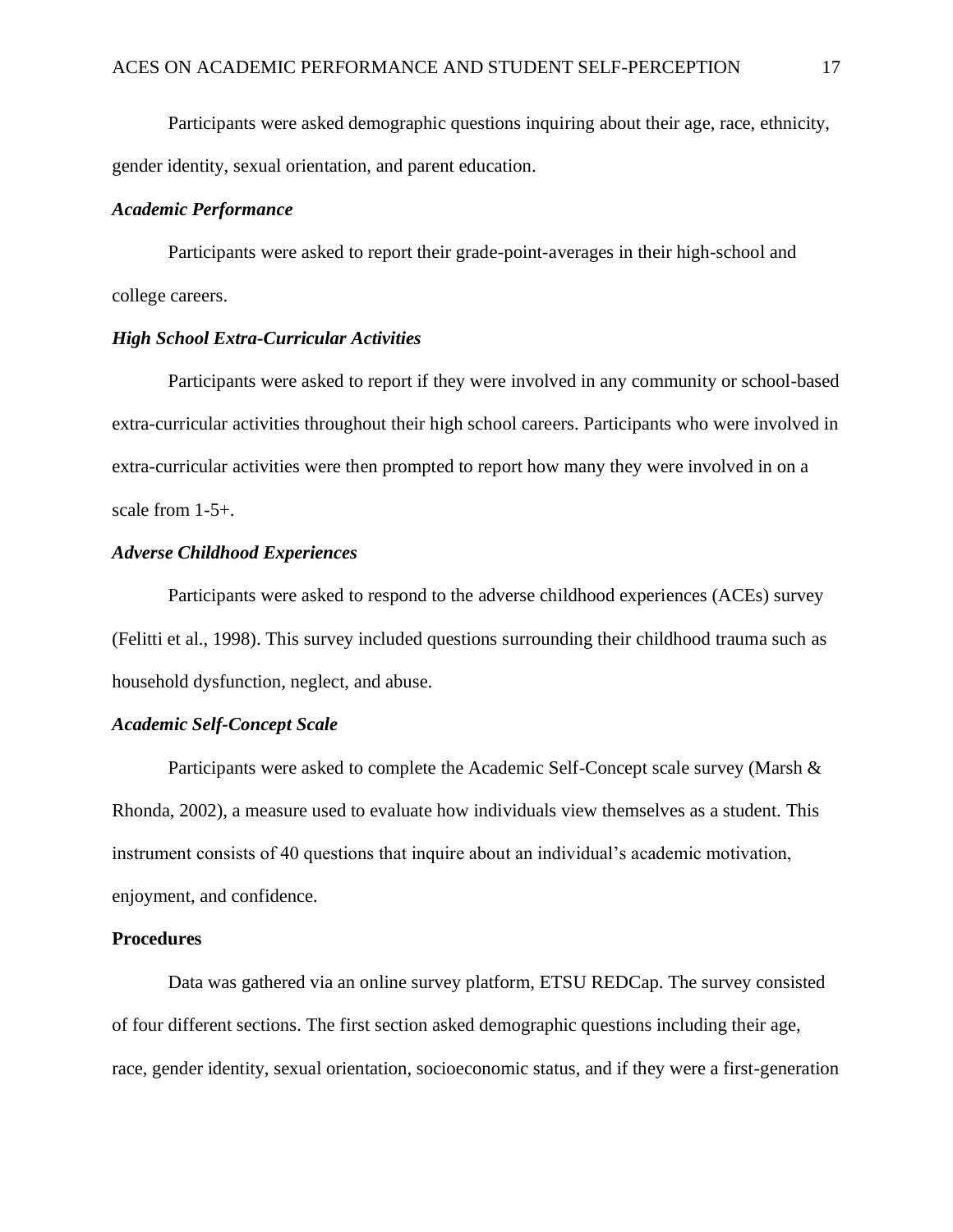college student. The next section inquired about their high-school grade-point-averages, highschool extra-curricular and community involvement, and their current college grade-pointaverage. The next section had participants take the academic self-concept scale (Marsh & Rhonda, 2002). The last section had participants take the Adverse Childhood Experience survey. After providing their responses or declining to answer the questions, the data was confidentially stored on the ETSU REDCap platform. Upon completing the survey, participants were given the opportunity to enter in a lottery drawing to win one of four \$25 Amazon gift cards by submitting their email addresses.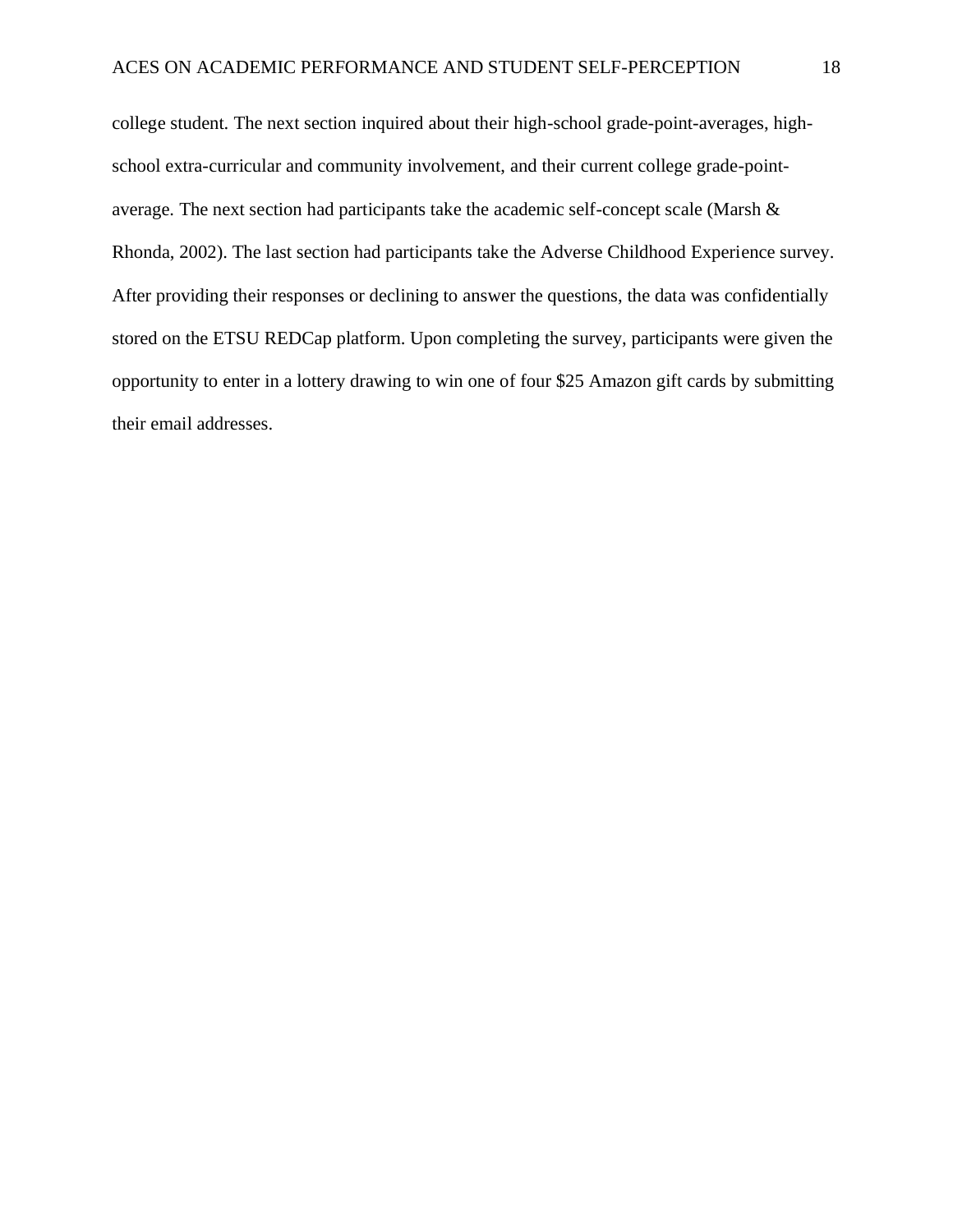#### **Chapter 4**

#### **Results**

#### **Descriptive Statistics**

There were 75 students who participated in the study. The descriptive data received from this study was used to conduct statistical analyses through The Statistical Package for the Social Sciences (SPSS) platform. Participant mean age was 20.1 years. The sample was predominantly white (89.3%), female (85.3%), and heterosexual (76.0%). Most (66.6%) participants reported their parent educational attainment as a Bachelor's degree or higher. First generation college students made up only 18.7% of the sample. Household income was evenly distributed from less than \$19,999 (16.0%) to \$200,000+ (10.7%). Middle ranges were \$20,000-49,000 (13.3%), \$50,000-79,999 (13.3%), \$80,000-99,999 (8.0%), \$100,000-149,999 (16.0%), \$150,000-199,999  $(6.7\%)$ .

For the purpose of this study, descriptive statistics were conducted to determine the average high school grade-point-average (GPA) attained by the participants. This participant group  $(n = 73)$  was a high achieving sample with the mean GPA of 3.72 (see Table 1). Descriptive statistics of the participant population were also gathered for high school community or extra-curricular involvement. Of the responses provided ( $n = 75$ ), the mean number of organizations the participants were involved in was 3.67 with the minimum at 0 and maximum at 12 (see Table 2). We also conducted descriptive statistics for the total number of ACEs the participants have faced. We would not expect ACEs to be normally distributed, and of reported responses ( $n = 75$ ), participants had a minimum of 0 ACEs (24%) and a maximum of 9 ACEs (4%) with a mean of 2.6 (see Table 3). Descriptive statistics were lastly conducted for the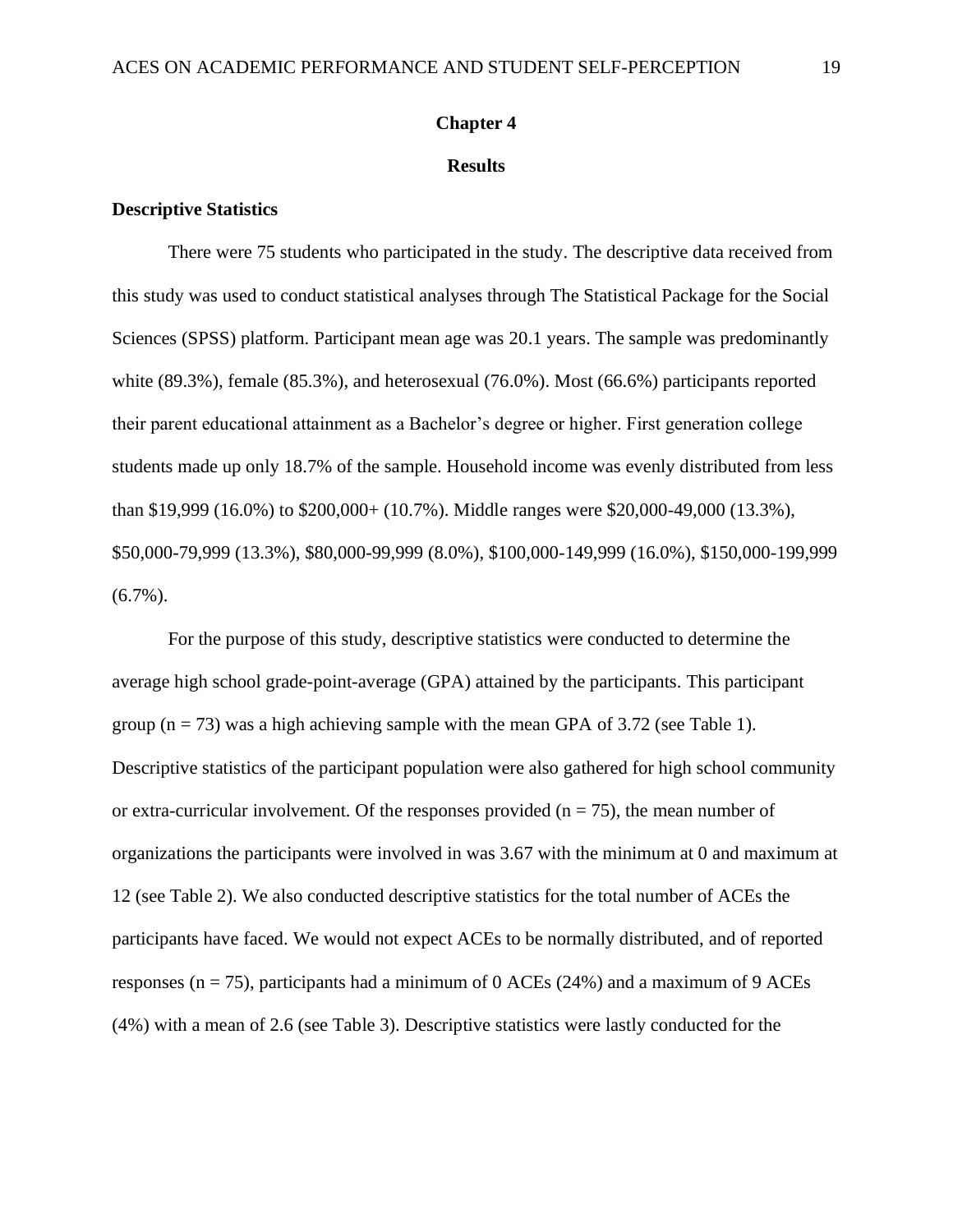Academic Self-Concept Scales scores. Of the participant data ( $n = 75$ ), scores ranged from 2.05 to 3.30 with a mean of 2.82 (see Table 4).

#### **Inferential Statistics**

The Statistical Package for the Social Sciences (SPSS) served as the platform for conducting all inferential statistical analyses. A Pearson correlation was run to examine the relationships between ACE scores, high school GPA, total involvement, and Academic Self-Concept scores. Of the correlations calculated, high school GPA and total high school involvement were statistically significant ( $p < .01$  and  $p < .05$ , respectively). Both ACE scores and Academic Self-Concept scores were not significantly correlated with anything (see Table 5).

Next, a simple linear regression was calculated to predict high school academic performance based on ACE scores. Based on findings, ACEs were not a significant predictor of high school GPA ( $p = .74$ ). A second regression was calculated to predict Academic Self-Concept scores based on ACE scores (see Table 5). Findings were again non-significant ( $p =$ .62).

Finally, moderation models were run exploring extra-curricular involvement as a moderator of the relationship between ACEs and academic outcomes, both high school GPA and academic self-concept. After running the model with all planned covariates (i.e., age, race, gender, sexual orientation, and parental education), non-significant covariates were dropped from the model to maintain the principle of parsimony. Only parental education was retained.

The model predicting high school GPA was significant overall,  $F(4, 68) = 4.44$ ,  $p < 0.01$ ,  $R^2 = 0.21$ ; however, neither ACEs nor extra-curricular involvement significantly predicted high school GPA ( $p = .64$  and  $p = .95$ , respectively). Further, extra-curricular involvement did not emerge as a significant moderator,  $p = .18$ .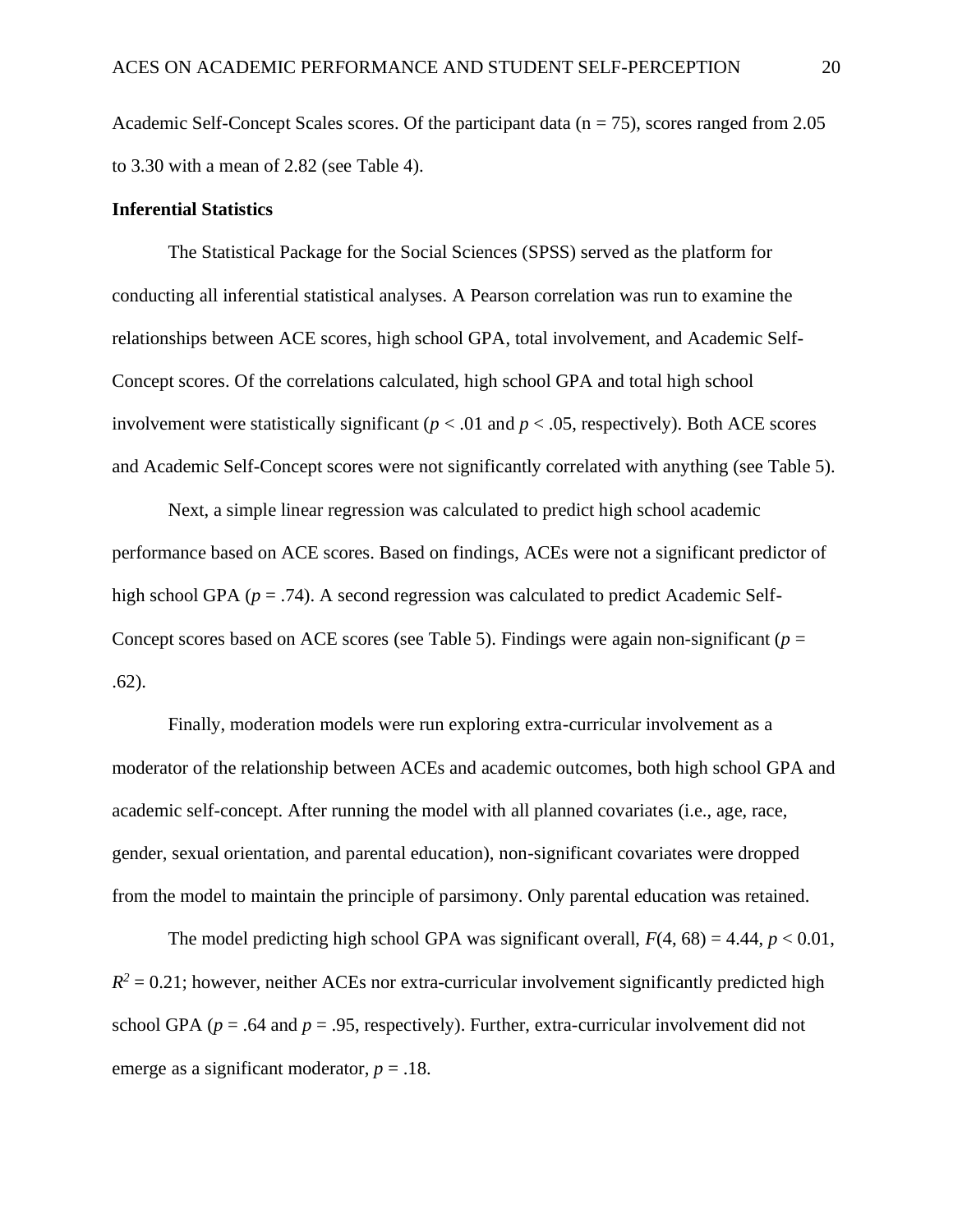The model predicting academic self-concept was also significant overall,  $F(4, 69) = 3.82$ ,  $p < 0.01$ ,  $R<sup>2</sup> = 0.18$ . In this case, however, ACEs did emerge as a significant predictor of academic self-concept,  $p < .01$ , although extra-curricular involvement did not,  $p = .19$ . Further, a significant interaction was found,  $\Delta R^2 = .09$ ,  $F(1, 69) = 7.72$ ,  $p < 0.01$ , whereby the negative relationship between ACEs and academic self-concept was no longer significant at mean or high levels of extra-curricular involvement. In other words, ACE scores only predicted poorer academic self-concept for individuals with low levels of extra-curricular involvement.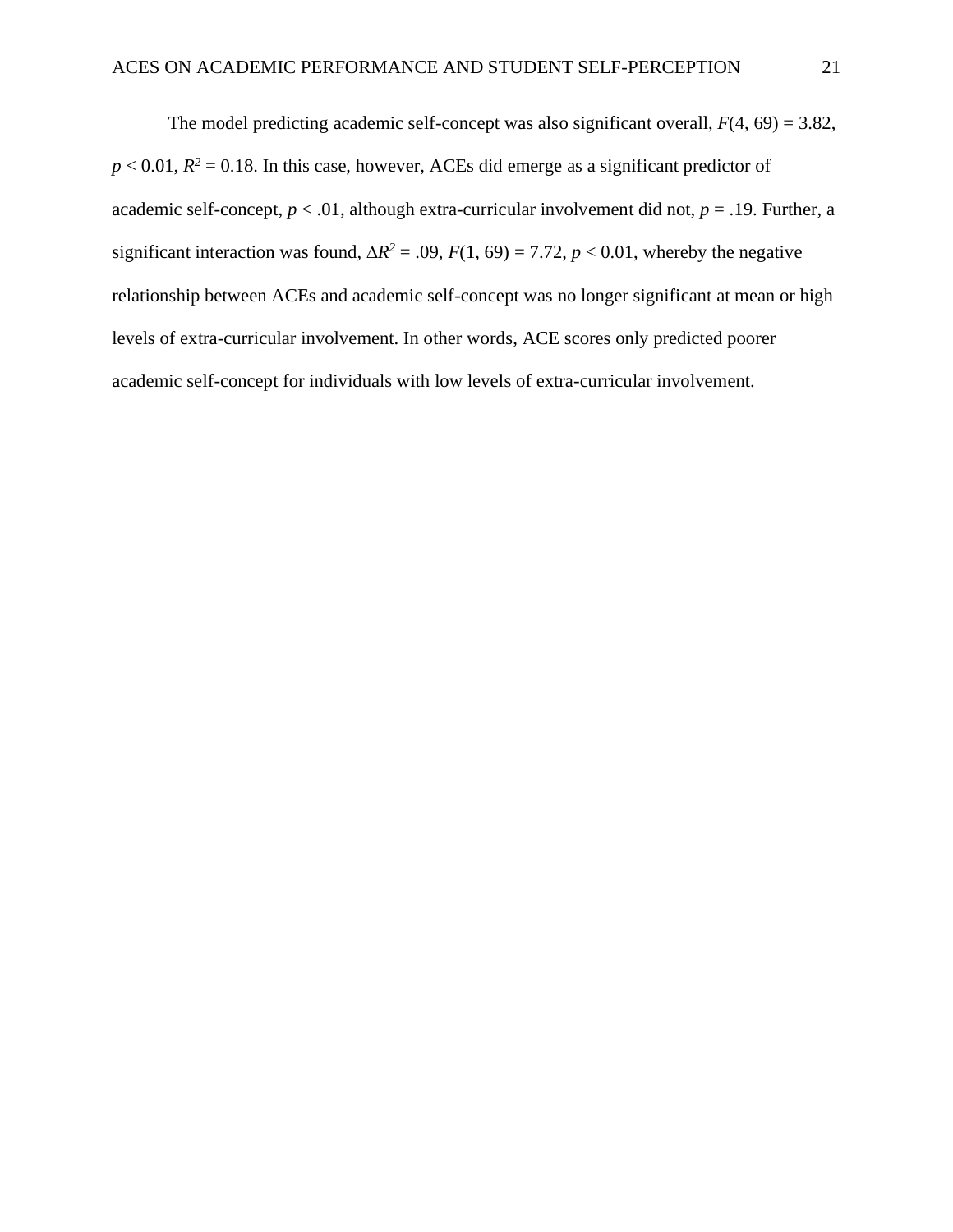#### **Chapter 5**

#### **Discussion**

The purpose of this study was to examine the relationship between ACEs and both high school academic performance and student self-perception. Furthermore, this study sought to determine if community or high school extra-curricular involvement could moderate the effects of ACEs. In particular, it was hypothesized that students with higher ACE scores would have poorer academic performance than those with low ACE scores. Second, it was hypothesized that students with higher ACE scores would have a lower academic self-concept than students with lower ACE scores. This lower academic self-concept score would in turn negatively impact academic performance. The final two hypotheses suggested that students with higher ACEs who were also involved in community or high school extra-curricular activities would be less likely to experience the negative outcomes of poorer GPA and academic self-concept relative to students with high ACEs who were not involved in extra-curricular activities.

Some study hypotheses were supported, while others were not. Based on previous empirical research (Blodgett & Lanigan, 2018) that ACEs negatively affect academic performance, H1 suggested that ACEs would correlate with poorer academic success. Results from this study, however, did not show a significant correlation between ACEs and academic performance in students' high school careers. Furthermore, H2 was also not supported, as ACEs was not significantly correlated with students' academic self-concept.

Hypothesis 3 suggested that community or high-school extra-curricular involvement would serve as a moderator of the relationship between ACEs and GPA. This hypothesis was not supported. This inconsistency could be for a variety of reasons, most notably the inability to calculate the participant's self-confidence, school atmosphere, and resiliency. ACEs are known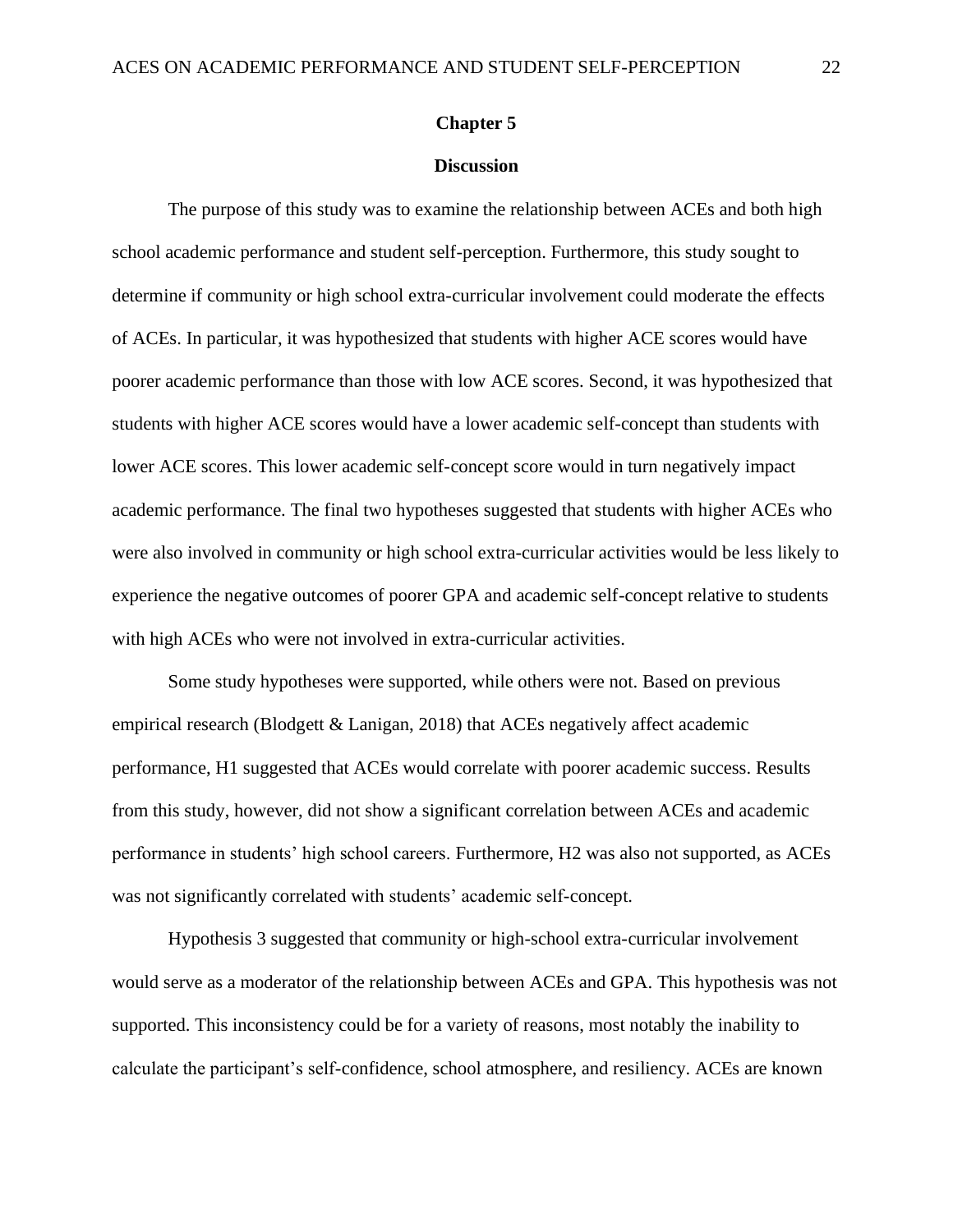to lead to academic failure, decreased attendance, and behavioral problems (Blodgett & Lanigan, 2018), this study however did not measure behavioral issues, attendance rates, or failure rates from the participants. GPA often measures the combination of work-ethic and intelligence, so if the participants with ACEs have resiliency through their caregivers, school mentors, or self- total involvement would significantly increase the participants' GPA.

Finally, Hypothesis 4, which predicted that extra-curricular involvement would buffer the effects of ACEs on academic self-concept, was supported. Findings from the present study show a significant interaction between ACEs and total involvement when looking at academic selfconcept scores. This suggests that involvement can decrease the effects of ACEs on academic self-concept. In other words, involvement in an extra-curricular or community activity can promote higher levels of academic self-concept and combat the negative effects associated with ACEs. Students who are more involved in their high school careers may have a higher level of self-confidence as a student. This finding is consistent with literature that involvement in a supportive group or community can promote higher levels of self-worth (Zarecki, 2020).

#### **Limitations**

Limitations to this research include a lack of generalizability to the general student population. Participants in this study were, overall, relatively high-achieving. For example, every participant was currently enrolled in a four-year institution. This fact suggests that the participants already have a somewhat high level of resilience and academic self-concept due to their ability to attend college. Furthermore, the grade-point-average (GPA) mean for the participants' high school careers was a 3.7. This GPA is relatively high when looking at a regular GPA scale, and this also suggests that the students have the resilience and self-concept needed to be successful in academia regardless of the adversity they have faced. This level of high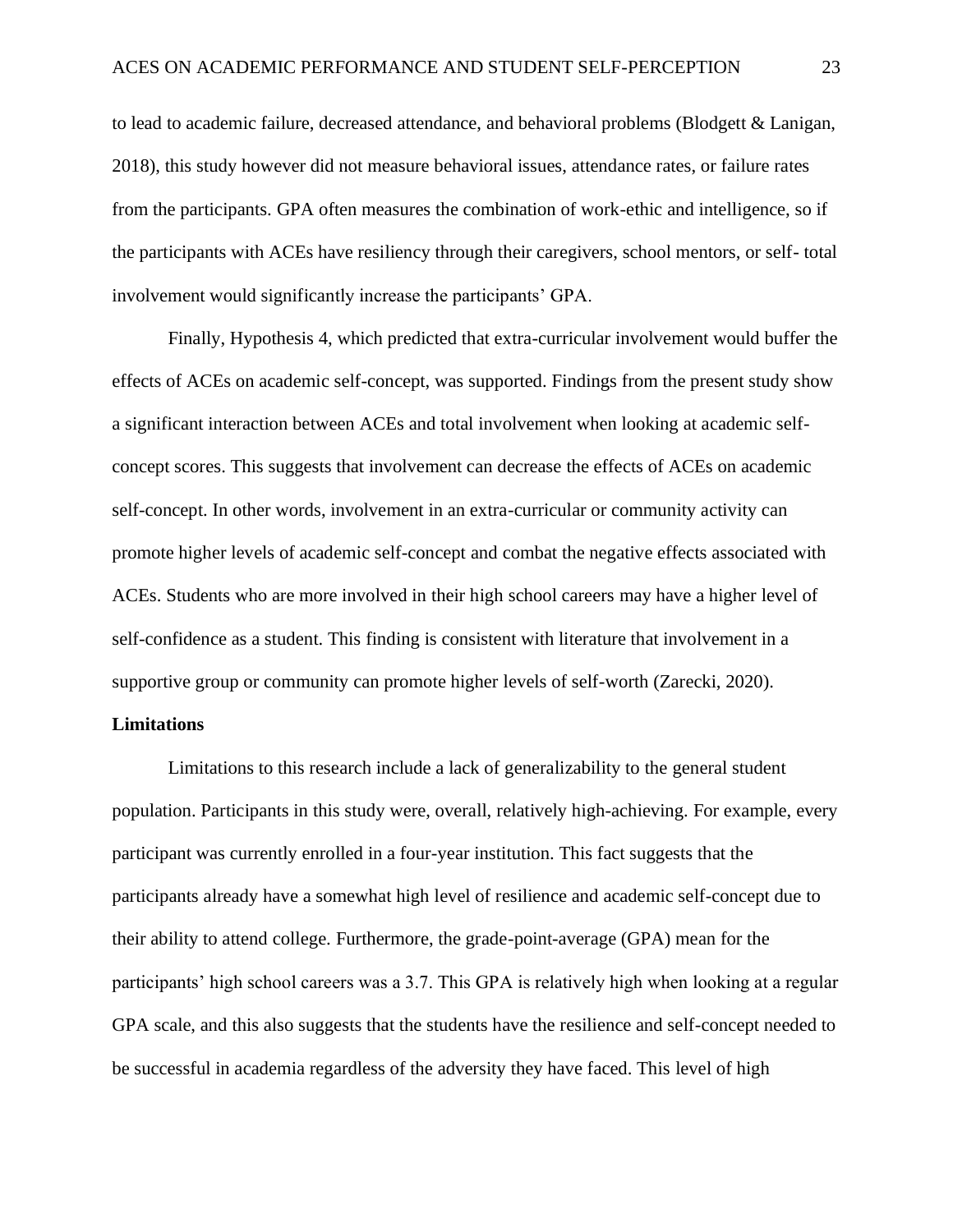achievement is not generalizable to every student in the United States. Furthermore, only 10.6% of the participants identified as a minority racial/ethnicity group. The majority of participants (89.3%) were white. This sample is not generalizable to the United States population.

Another limitation includes the COVID-19 pandemic. As mentioned previously, the COVID-19 pandemic has resulted in increased student mental health concerns, and consequently additional funding and resources for mental health in schools (Scarpetta et. al., 2021). This increase in mental health resources could be a cause for higher academic self-concepts in students. Furthermore, the COVID-19 pandemic has transitioned many schools to an online platform. Online classes could allow for an easier work load and, in turn, increase the participants' overall academic success.

#### **Implications**

Despite limitations, the current research has several important implications. Most notably, our research indicated that extra-curricular involvement can buffer the effects of ACEs on how students perceive themselves academically. By understanding that student involvement can increase academic self-confidence and the negative effects of ACEs, schools across the United States can promote new ways to get their students involved in different activities. Future research could also be conducted to understand what types of involvement promote the most student academic confidence. This involvement could range from student-teacher pairings to high-school community service clubs. From these results, schools across the county could include potential trials involving academic mentor programs, smaller class sizes, and diverseinterest trade classes. Overall, understanding this relationship and implementing programs could increase student self-confidence and potential enjoyment of academia.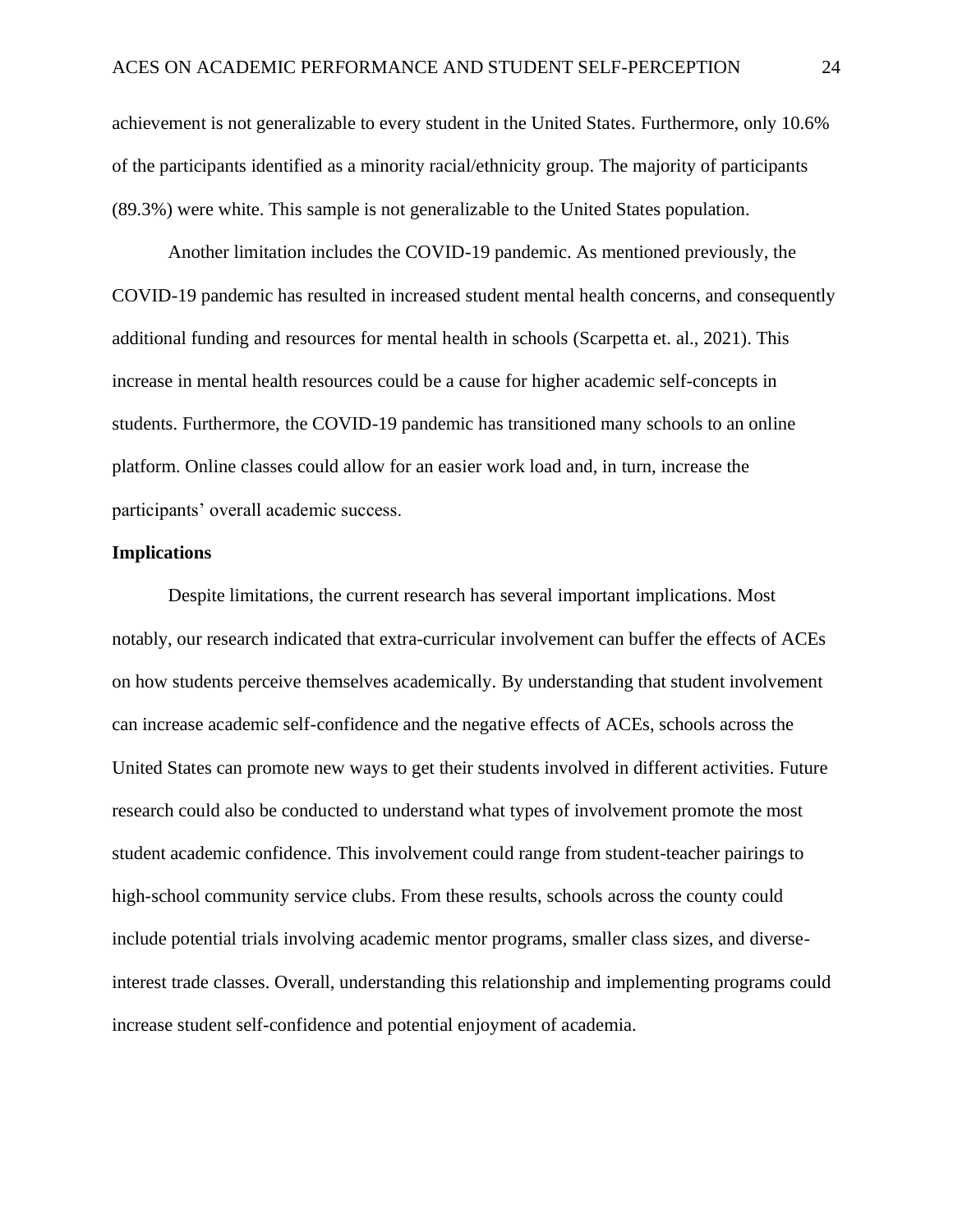In conclusion, the present study was created to assess the relationship between ACEs and both student self-perception and academic performance. We specifically used individuals over the age of 18 to fully assess their extent of childhood trauma along with their statistics from their high school careers. Our results indicated that academic student self-perception has a significant relationship between total community and high school extra-curricular involvement along with ACEs. We believe that these results reflect a need for student support in educational facilities to promote academic self-confidence. Ultimately, we anticipate that the results of this study will be used as a stepping stone for further research on how student academic self-concept and student involvement can relate to different levels of academic success and different levels of childhood trauma in students.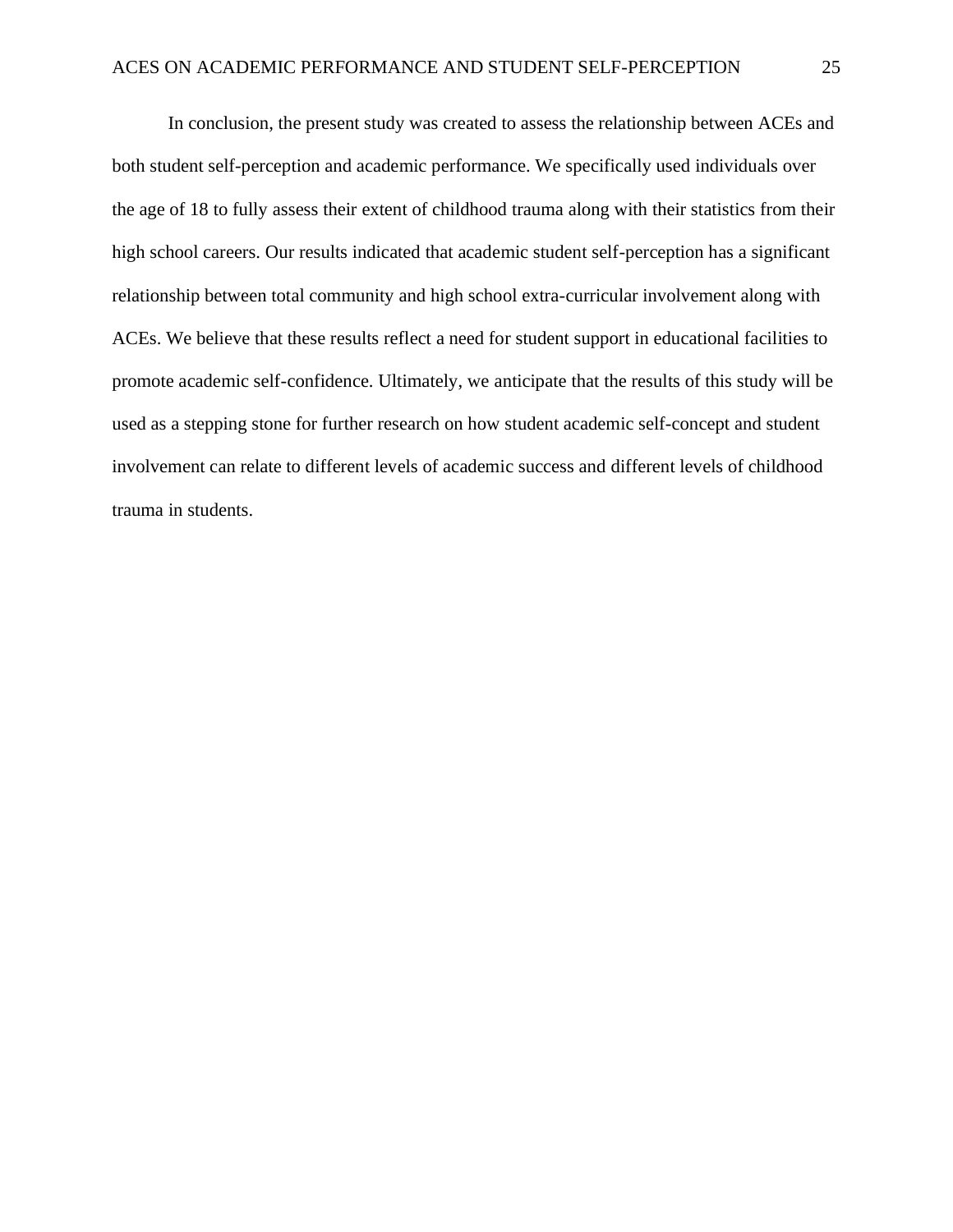#### **References**

- *About the standards*. Common Core State Standards Initiative About the Standards Comments. (n.d.). Retrieved April 13, 2022, from http://www.corestandards.org/about-the-standards/
- Blodgett, C. & Lanigan, J. D. (2018). The association between adverse childhood experience (ACE) and school success in elementary school children. *School Psychology Quarterly: The Official Journal of the Division of School Psychology, American Psychological Association*, *33*(1), 137–146.<https://doi.org/10.1037/spq0000256>
- Blosnich, J. R., & Andersen, J. P. (2014). Thursday's Child: The role of adverse childhood experiences in explaining mental health disparities among lesbian, gay, and bisexual US adults. *Social Psychiatry and Psychiatric Epidemiology*, *50*(2), 335–338. https://doi.org/10.1007/s00127-014-0955-4
- Carlson, P. (2019). Impact of Adverse Childhood Experiences on Academic Achievement of School-Aged Learners (Thesis, Concordia University, St. Paul). https://digitalcommons.csp.edu/ teacher-education\_masters/4
- Felitti, V. J., Anda, R. F., Nordenberg, D., Williamson, D. F., Spitz, A. M., Edwards, V., Koss, M. P., & Marks, J. S. (1998). Relationship of childhood abuse and household dysfunction to many of the leading causes of death in adults: The Adverse Childhood Experiences (ACE) Study. *American Journal of Preventive Medicine, 14*(4), 245–258.
- Ferla, J., Valcke, M., & Cai, Y. (n.d.). *Academic self-efficacy and academic self-concept: Reconsidering ... - researchgate*. Retrieved April 14, 2022, from https://www.researchgate.net/publication/234175232\_Academic\_selfefficacy\_and\_academic\_self-concept\_Reconsidering\_structural\_relationships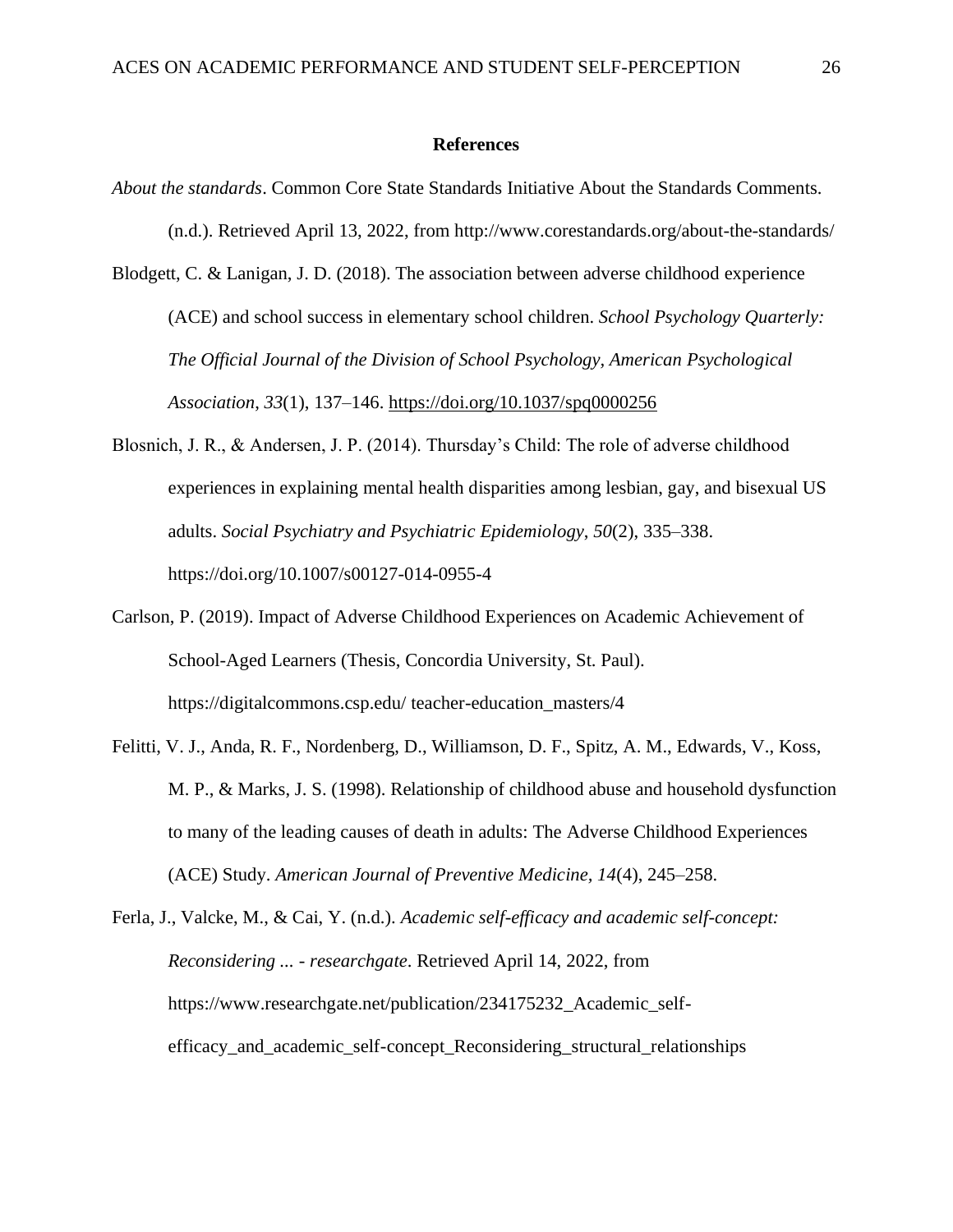- Giovanelli, A., Reynolds, A. J., Mondi, C. F., & Ou, S. (2016). Adverse childhood experiences and adult well-being in a low-income, urban cohort. *Pediatrics, 137*(4).
- Gligorijevic, K. (2021, July 5). *Academic self-concept scale*. Youth Research and Evaluation eXchange. Retrieved January 23, 2022, from https://youthrex.com/measure/academicself-concept-scale/
- Gorski, T. S. Z. (2020). The intersection of adverse childhood experiences (ACEs) and mindset: Predictors of college success in a community college. In *Dissertation Abstracts International Section A: Humanities and Social Sciences* (Vol. 81, Issue 10–A).
- Hughes, K., Lowey, H., Quigg, Z., & Bellis, M. A. (2016, March 3). *Relationships between adverse childhood experiences and adult mental well-being: Results from an english national household survey - BMC public health*. BioMed Central. Retrieved April 13,2022, from https://bmcpublichealth.biomedcentral.com/articles/10.1186/s12889-016- 2906-3
- Matovu, M. (n.d.). *A structural equation modelling of the academic self-concept scale researchgate.net*. Retrieved April 14, 2022, from https://www.researchgate.net/publication/281767197\_A\_Structural\_Equation\_Modelling \_of\_the\_Academic\_Self-Concept\_Scale
- Nicholson, E. (n.d.). *How adverse childhood experiences affect student ... - UNCG*. Retrieved April 14, 2022, from

https://libres.uncg.edu/ir/asu/f/Nicholson\_Emily\_2020\_Honors%20Thesis.pdf

Noel-London, K., Ortiz, K., & BeLue, R. (2021). Adverse childhood experiences (ACEs)  $\&$ youth sports participation: Does a gradient exist? *Child Abuse & Neglect, 113*. <https://doi.org/10.1016/j.chiabu.2020.104924>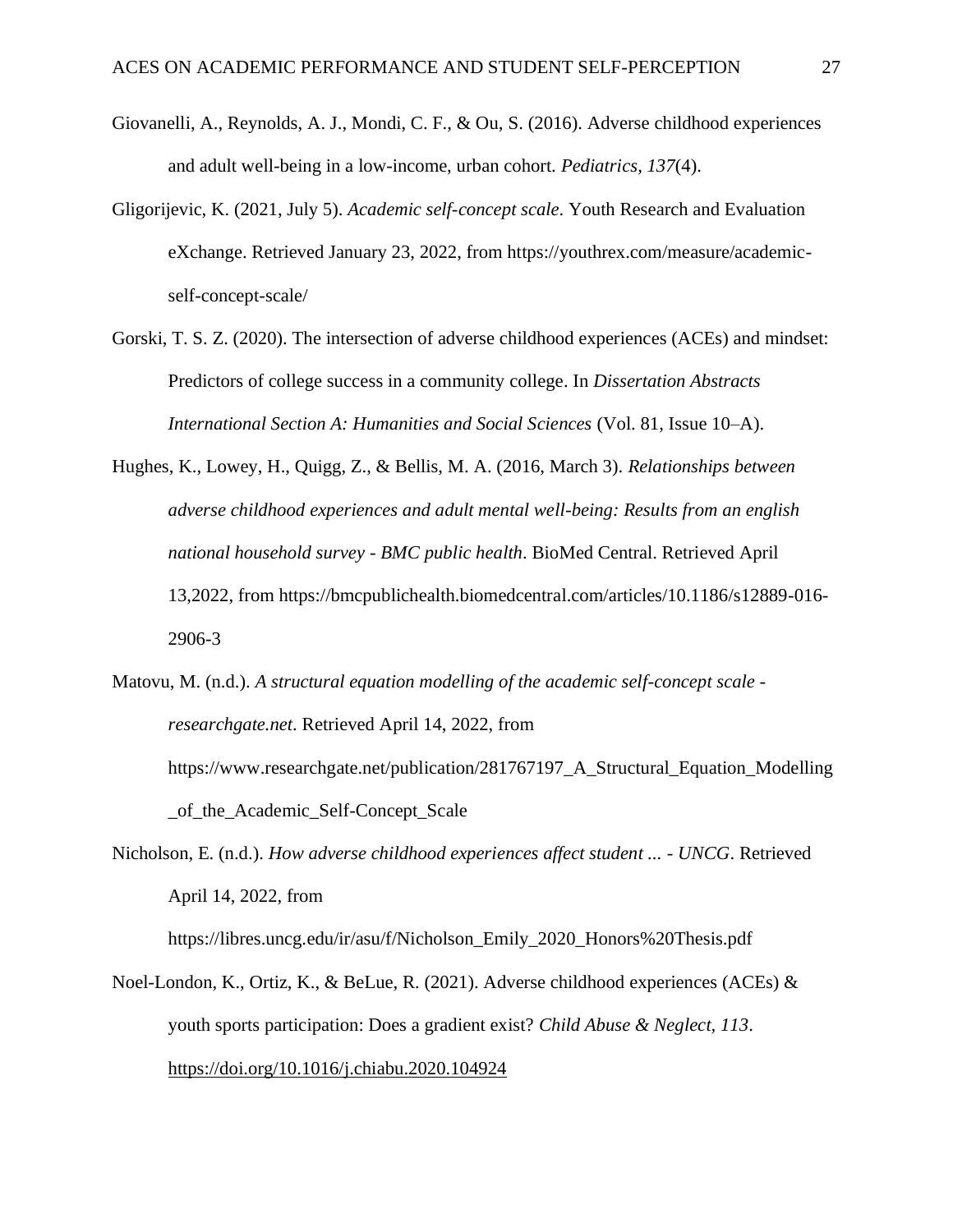- Owings, J. (n.d.). *Extracurricular participation and student engagement*. Extracurricular Participation And Student Engagement. Retrieved April 13, 2022, from https://nces.ed.gov/pubs95/web/95741.asp
- Pincus, R., Hannor-Walker, T. S., & Wright, L. (n.d.). *Covid-19's effect on students: How school counselors rise ... - sage journals*. Retrieved April 14, 2022, from https://journals.sagepub.com/doi/full/10.1177/0192636520975866
- Scarpetta, S. (2021, May 12). *Supporting young people's mental health through the COVID-19 crisis*. OECD. Retrieved April 13, 2022, from https://www.oecd.org/coronavirus/policyresponses/supporting-young-people-s-mental-health-through-the-covid-19-crisis-84e143e5/
- Schnarrs, P. W., Stone, A. L., Salcido, R., Baldwin, A., Georgiou, C., & Nemeroff, C. B. (2019). Differences in adverse childhood experiences (ACEs) and quality of physical and mental health between transgender and cisgender sexual minorities. *Journal of Psychiatric Research*, *119*, 1–6. https://doi.org/10.1016/j.jpsychires.2019.09.001
- [Sisto, A., Vicinanza, F., Campanozzi, L. L., Ricci, G., Tartaglini, D., & Tambone, V. \(2019,](https://www.ncbi.nlm.nih.gov/pmc/articles/PMC6915594/)  November 16). *[Towards a transversal definition of psychological resilience: A literature](https://www.ncbi.nlm.nih.gov/pmc/articles/PMC6915594/)  review*[. Medicina \(Kaunas, Lithuania\). Retrieved April](https://www.ncbi.nlm.nih.gov/pmc/articles/PMC6915594/) 13, 2022, from <https://www.ncbi.nlm.nih.gov/pmc/articles/PMC6915594/>

Slack, K. S., Font, S. A., & Jones, J. (2016). The complex interplay of adverse childhood experiences, race, and income. *Health & Social Work*, *42*(1). https://doi.org/10.1093/hsw/hlw059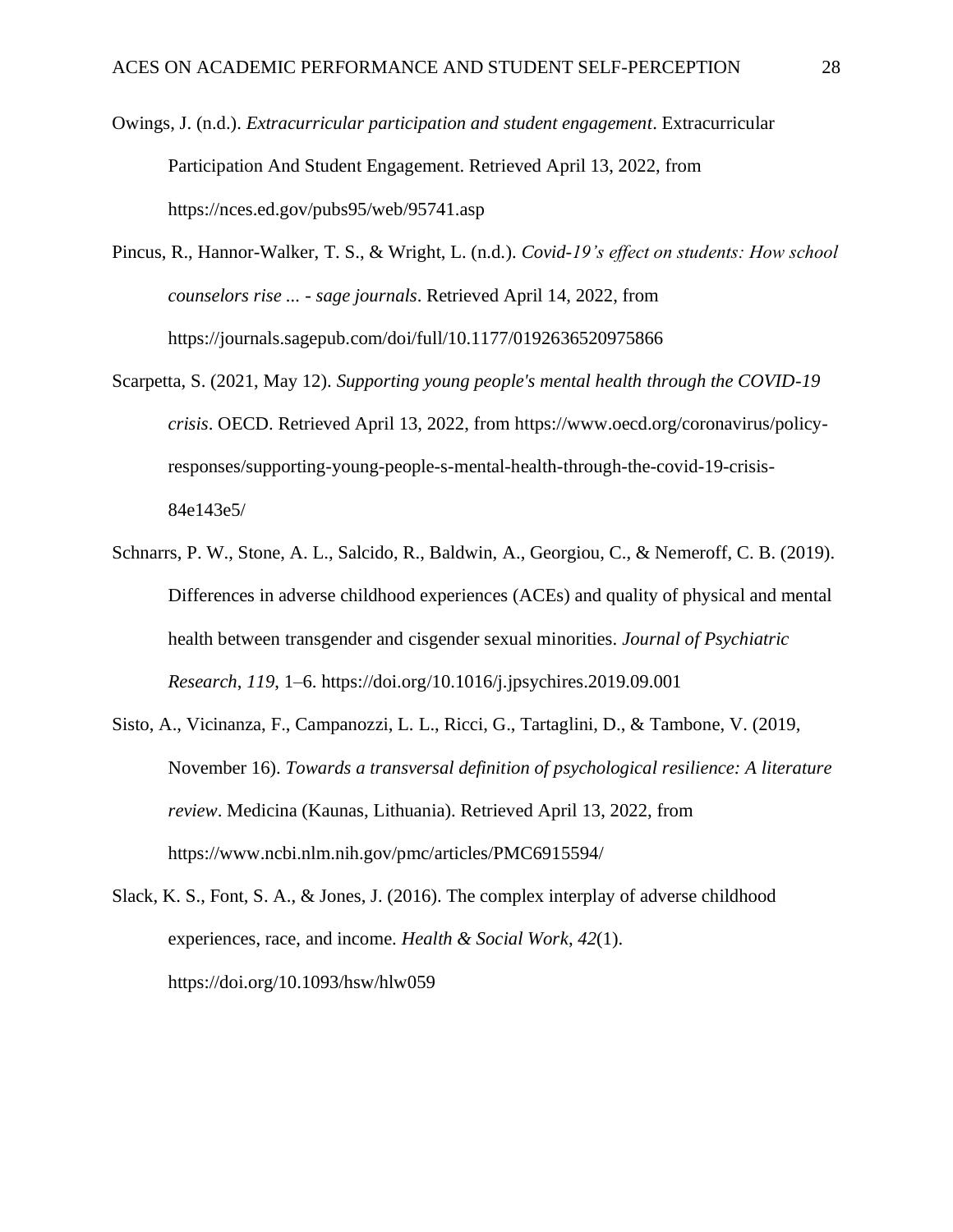- Smith, B. W., Dalen J., Wiggins K., Tooley E., Christopher, P., & Bernard J. (2008). The Brief Resilience Scale: Assessing the ability to bounce back. *International Journal of Behavioral Medicine, 5*(3), 194-200.
- *Take the ace quiz – and learn what it does and doesn't mean*. Center on the Developing Child at Harvard University. (2019, May 30). Retrieved January 23, 2022, from https://developingchild.harvard.edu/media-coverage/take-the-ace-quiz-and-learn-what-itdoes-and-doesnt-mean/
- Zarecki Gorski, T. S. (2020). The intersection of adverse childhood experiences (ACEs) and mindset: Predictors of college success in a community college [ProQuest Information & Learning]. In *Dissertation Abstracts International Section A: Humanities and Social Sciences* (Vol. 81, Issue 10–A).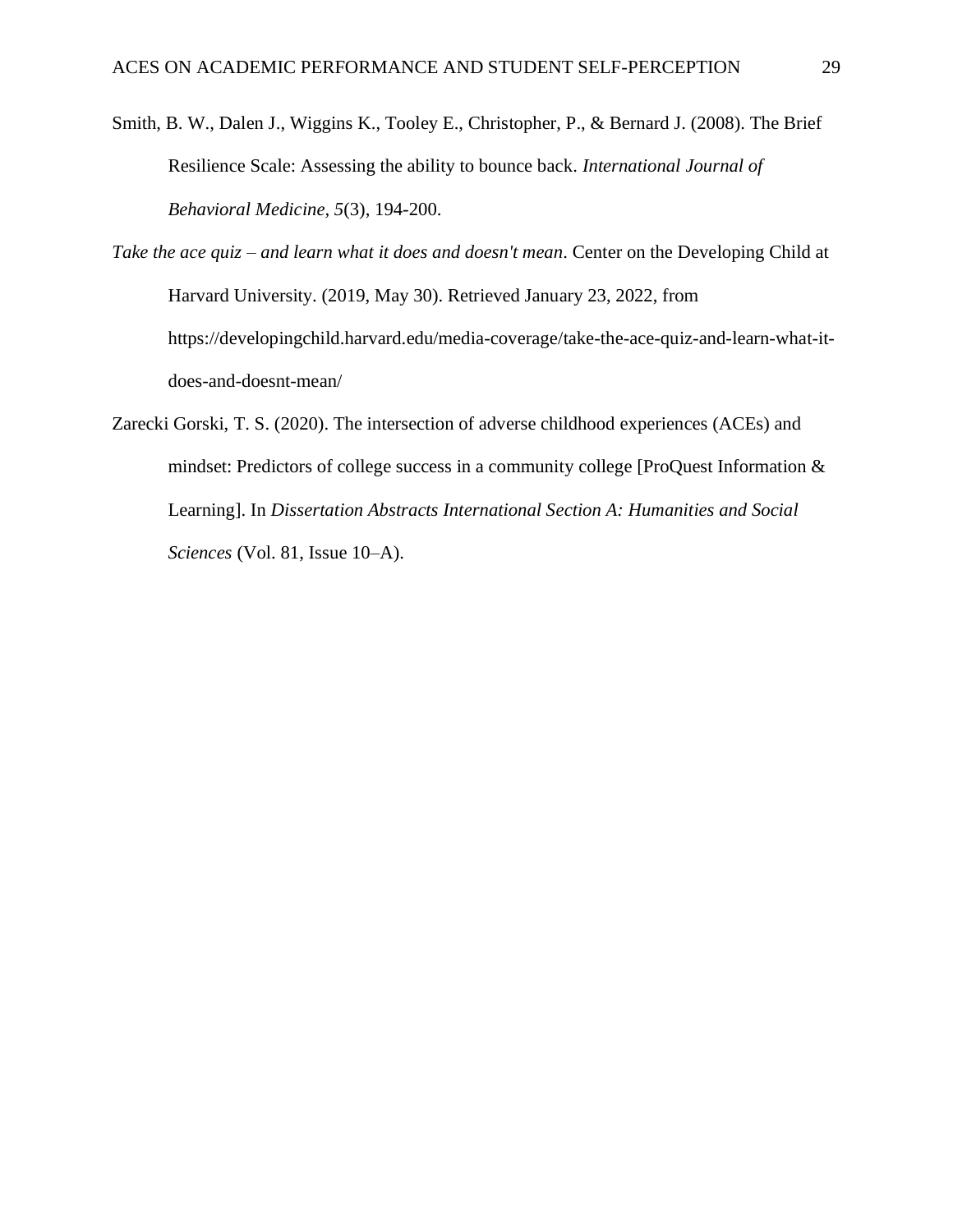## **Appendix**

 $\mathbb{R}^n$ 

|                    | N  | Minimum | Maximum | Mean  | Std.      |
|--------------------|----|---------|---------|-------|-----------|
|                    |    |         |         |       | Deviation |
| <b>High School</b> | 73 | 2.01    | 4.40    | 3.719 | .4304     |
| <b>GPA</b>         |    |         |         |       |           |
| <b>ASCS</b>        | 75 | 2.05    | 3.30    | 2.82  | .251      |
| Average            |    |         |         |       |           |
| Total              | 75 | .00     | 12.00   | 3.667 | 2.910     |
| Involvement        |    |         |         |       |           |

### Table 1. Descriptive Statistics for Measures

Table 2. Correlations between ACE scores, ASCS scores, and involvement

|          |                            | GPA_hs    | aces_tot | ascs_avg | tot_invo  |
|----------|----------------------------|-----------|----------|----------|-----------|
| GPA hs   | <b>Pearson Correlation</b> | 1         | $-.041$  | $-.101$  | $.305***$ |
|          | Sig. (2-tailed)            |           | .728     | .394     | .009      |
|          | N                          | 73        | 73       | 73       | 73        |
| aces_tot | <b>Pearson Correlation</b> | $-.041$   |          | $-.058$  | $-126$    |
|          | Sig. (2-tailed)            | .728      |          | .624     | .280      |
|          | N                          | 73        | 75       | 75       | 75        |
| ascs_avg | <b>Pearson Correlation</b> | $-.101$   | $-.058$  | 1        | $-.107$   |
|          | Sig. (2-tailed)            | .394      | .624     |          | .360      |
|          | N                          | 73        | 75       | 75       | 75        |
| tot_invo | <b>Pearson Correlation</b> | $.305***$ | $-126$   | $-.107$  |           |
|          | Sig. (2-tailed)            | .009      | .280     | .360     |           |
|          | N                          | 73        | 75       | 75       | 75        |